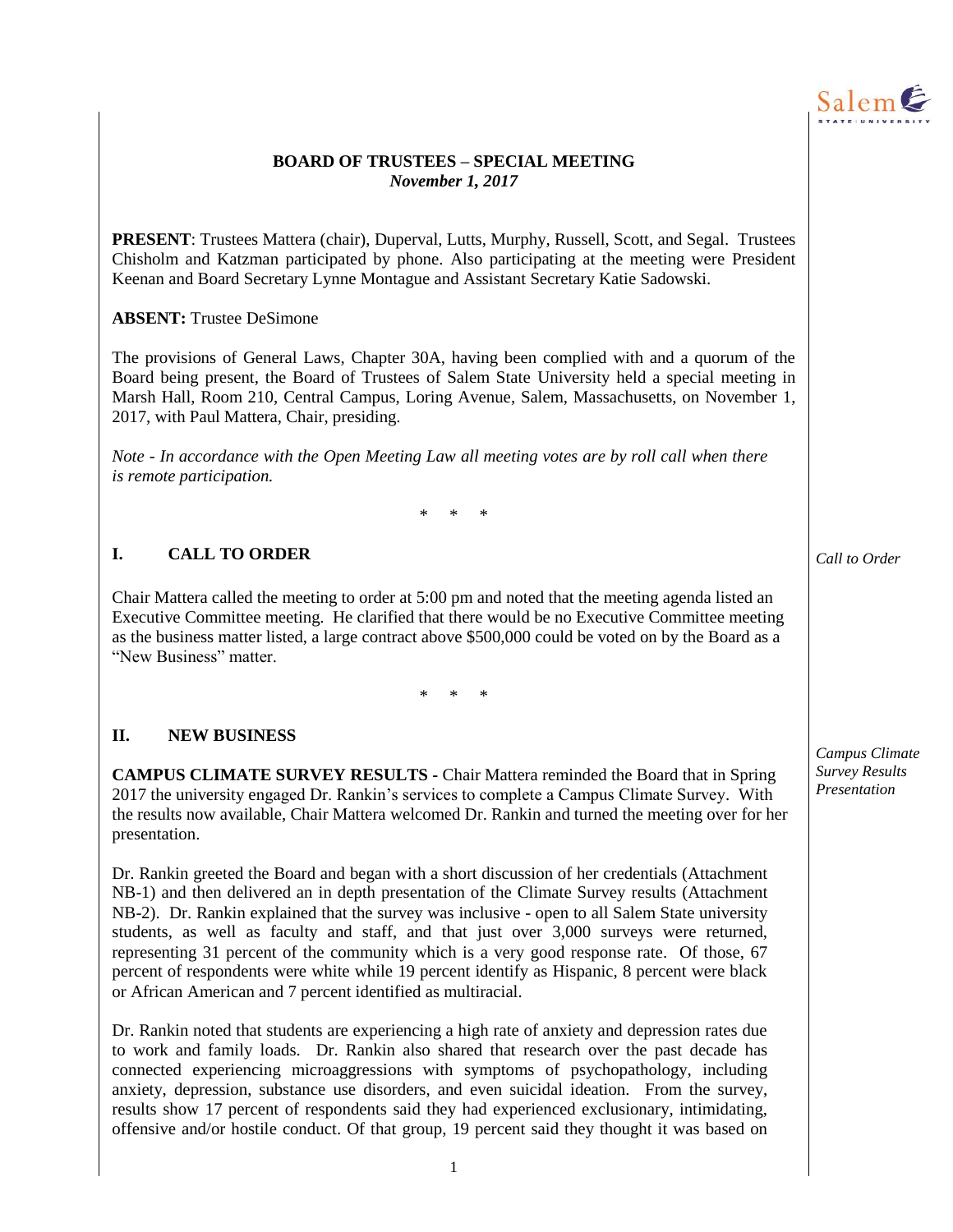ethnicity. Dr. Rankin commented that usually position or someone's perceived social class is the issue but at Salem State race topped the list.

The survey indicated that race, ethnicity, and gender were the top reasons why 17 percent of respondents – students at all levels as well as faculty and staff – said they felt excluded or intimidated, or had experienced hostility. However, the study found that most of those who took a survey felt comfortable on campus, most staff had positive perceptions of their work and students had positive experiences at the university.

Gender was also a factor. Thirty-five percent of transgender respondents felt they had experienced that negative behavior based on their gender.

While most survey takers said they were comfortable on campus, only 47 percent of students of color said they were actually comfortable.

In terms of a work-life balance, 46 percent of faculty respondents said they considered leaving SSU; the number rose to 56 percent for administrators. Dr. Rankin noted this as important information as staff is critical to the success of any institution.

While Rankin said that at other institutions, the top reason for faculty and staff feeling excluded was "cronyism," more respondents at SSU said they felt it had to do with race.

Gender was also a factor. Thirty-five percent of transgender respondents felt they had experienced that negative behavior based on their gender. While most survey takers said they were comfortable on campus, only 47 percent of students of color said they were actually comfortable.

In terms of a work-life balance, 46 percent of faculty respondents said they considered leaving SSU; the number rose to 56 percent for administrators.

While Rankin said that at other institutions, the top reason for faculty and staff feeling excluded was "cronyism," more respondents at SSU said they felt it had to do with race.

The study exposed a variety of challenges, mostly around how students of color are treated on campus as well as the low number of students who report being sexually assaulted -- one in 10 victims. Several campus community forums are set for next week to plan how to address the issues.

Chair Mattera thanked Dr. Rankin for her work and then he asked for the Board's response to the results. President Keenan said he was encouraged by faculty members who had acknowledged a need for training. The president offered that there were short term and longer term goals that could be undertaken. Chair Mattera offered that he would like to Board to weigh in before the administration defines its steps and suggested that Dr. Rankin can help us moving forward. President Keenan reminded the Board that time has been set aside for a discussion at the Off-site meeting and Dr. Rankin suggested that Vice President McBride facilitate the meeting.

**STRATEGIC PLAN - Chair Mattera then introduced the next matter of business which was the** Strategic Plan for the Board's discussion. Trustee Kathy Murphy and Executive Director of Strategic Initiative Beth Bower distributed the most up-to-date version of the plan, revisions and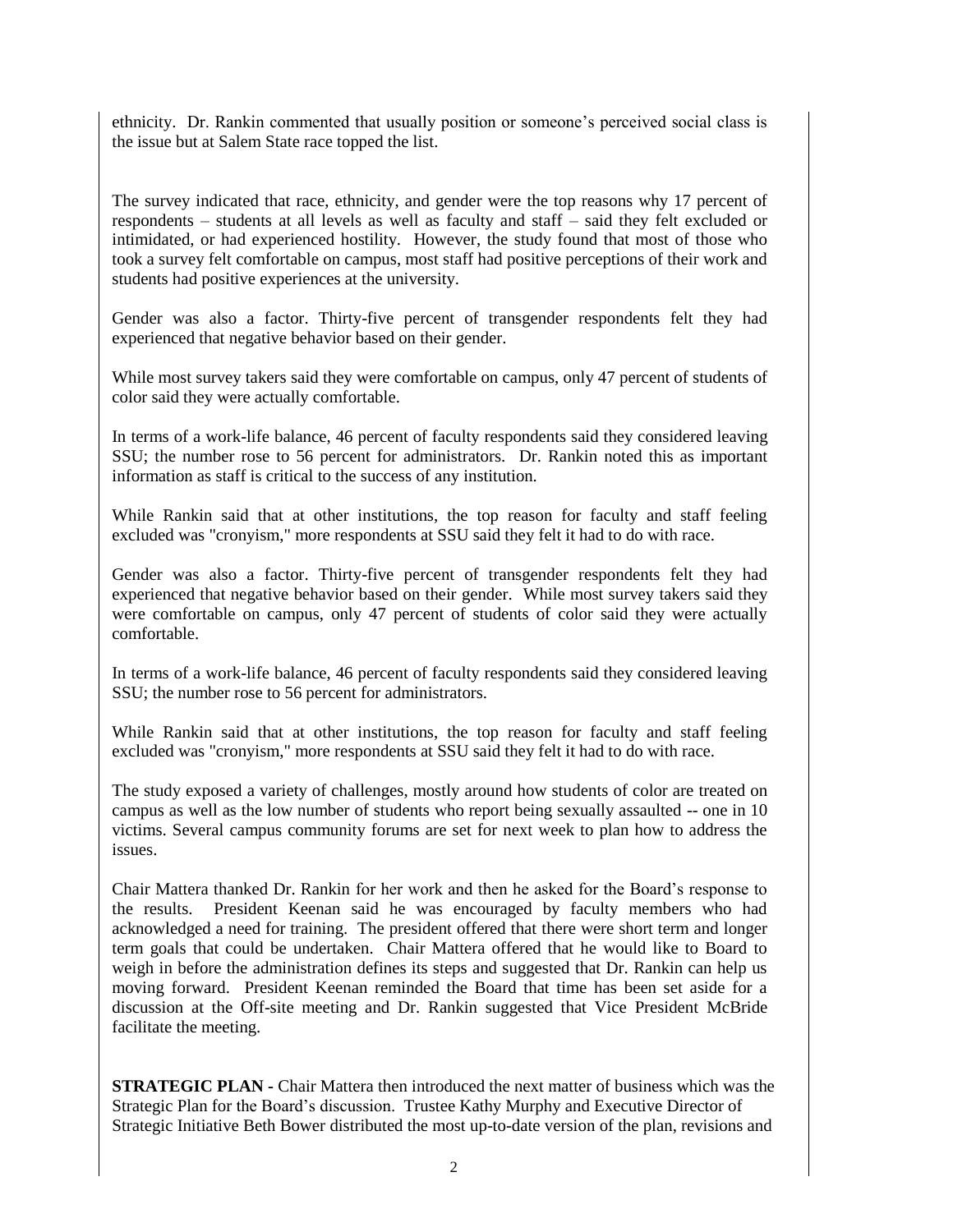metrics to be completed. Beth Bower provided a timeline to provide the Board of Higher Education (BHE) with the final plan. Trustee Murphy suggested that the plan is in a good place for submission to the BHE. President Keenan added that there were takeaways from recent meetings with the BHE the need to be able to provide more context for choices we as an institution are making and that we be bold and strive for higher, aspirational goals. There was a general discussion concerning completing metrics and bold goals around enrollment and to provide information regarding current enrollment by year's end.

With no further discussion Trustee Murphy offered a motion which was seconded by Trustee Segal, and upon a roll call vote it was unanimously

**VOTED: The Board of Trustees of Salem State University hereby approves the Strategic Plan (attachment "A") subject to refinement as discussed at the meeting on November 1, 2017. And further the final Strategic Plan will be subject to review when it is presented for ratification to the Board on November 29, 2017 (NB-17-1)** 

| Voting in the affirmative: | Trustees Chisholm, Duperval, Katzman, Lutts, |
|----------------------------|----------------------------------------------|
|                            | Murphy, Russell, Scott, Segal and Mattera    |
| Voting in the negative:    | None                                         |

#### **MASSEY CONTRACT FOR O'KEEFE CENTER EXTERIOR**

Chair Mattera then welcomed Vice President of Finance and Facilities Karen House to discuss the next matter of business which is a contract with Massey Construction in the amount of \$777K for the exterior of the O'Keefe Center. In accordance with the newly approved Trust Guidelines, the Board must approve any contracts over \$500K. VP House explained that DCAM will pay for approximately \$300K of the contract leaving the university to pay the \$400K balance. With no further discussion and upon a motion duly made by Trustee Segal and seconded by Trustee Scott and a roll call it was

#### **VOTED: The Board of Trustees of Salem State University hereby approves the contract to Massey Construction for \$777,000 for project #SSU 2017-C Contract #2 in accordance with Trust Fund Guidelines requirements for contracts over \$500,000. Details of the contract are provided in Attachment A. (NB-17-2)**

| Voting in the affirmative: | Trustees Chisholm, Duperval, Katzman, Lutts, |
|----------------------------|----------------------------------------------|
|                            | Murphy, Russell, Scott, Segal and Mattera    |
| Voting in the negative:    | None                                         |

#### **III. OPEN FORUM**

Chair Mattera announced the open forum portion of the meeting and asked for any comments or discussion. Hearing no comments the open forum was closed.

\* \* \*

*Provisional Approval of Strategic Plan*

*Approval of Massey Contract for O'Keefe Center*  Exterior

*Open Forum*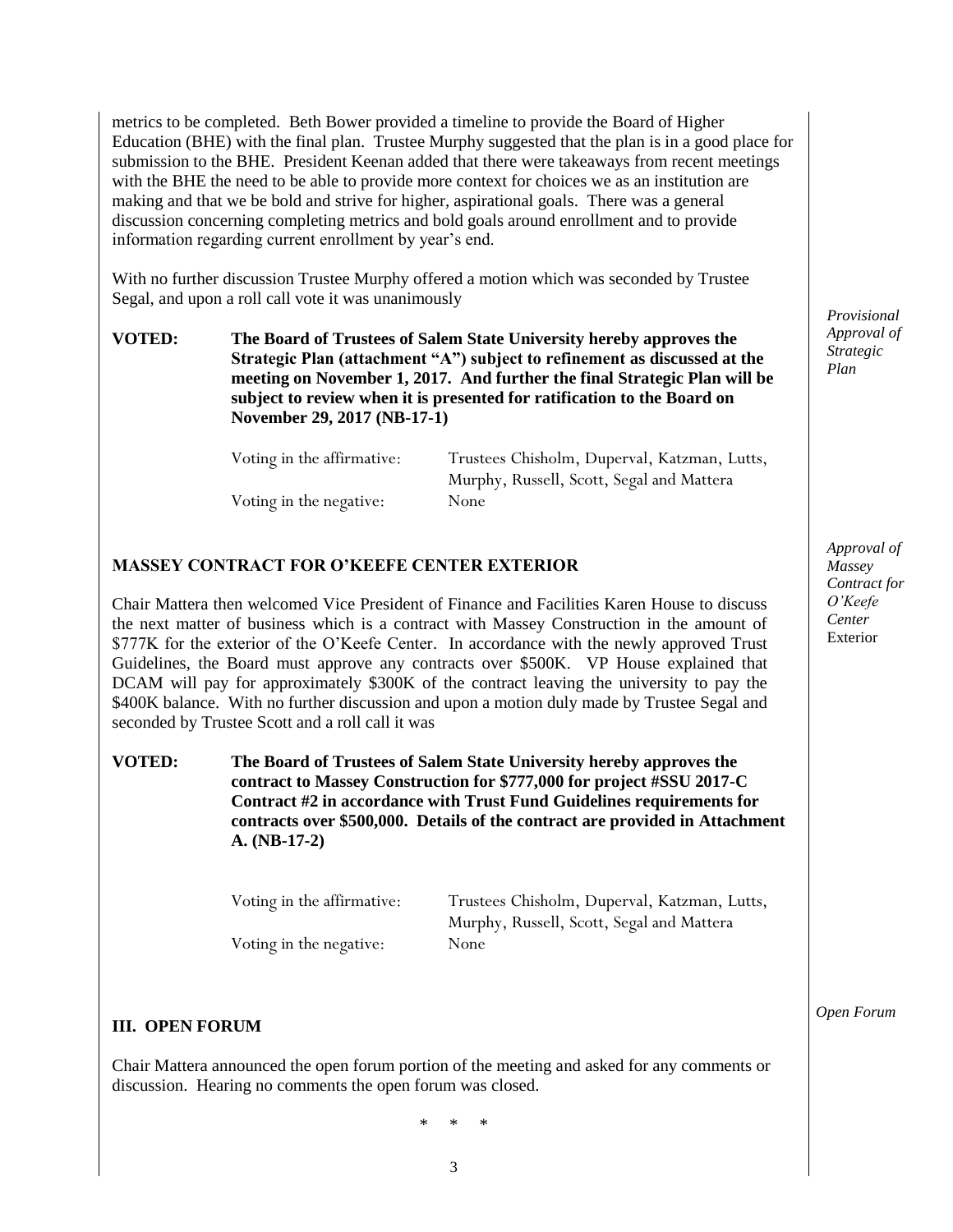#### **IV. ADJOURNMENT**

There being no further business to come before the Board and on a motion duly made by Trustee Murphy and seconded by Trustee Lutts, it was unanimously:

#### **VOTED: to adjourn the meeting at 7:28 pm**

Voting in the affirmative: Trustees Chisholm, Duperval, Katzman, Lutts, Murphy, Russell, Scott, Segal and Mattera

Voting in the negative: None

Respectfully submitted,

 $\overline{n}$  ( Leenan

John Keenan President

hquer sendagen

Lynne Montague Secretary to the Board of Trustees

*Adjournment*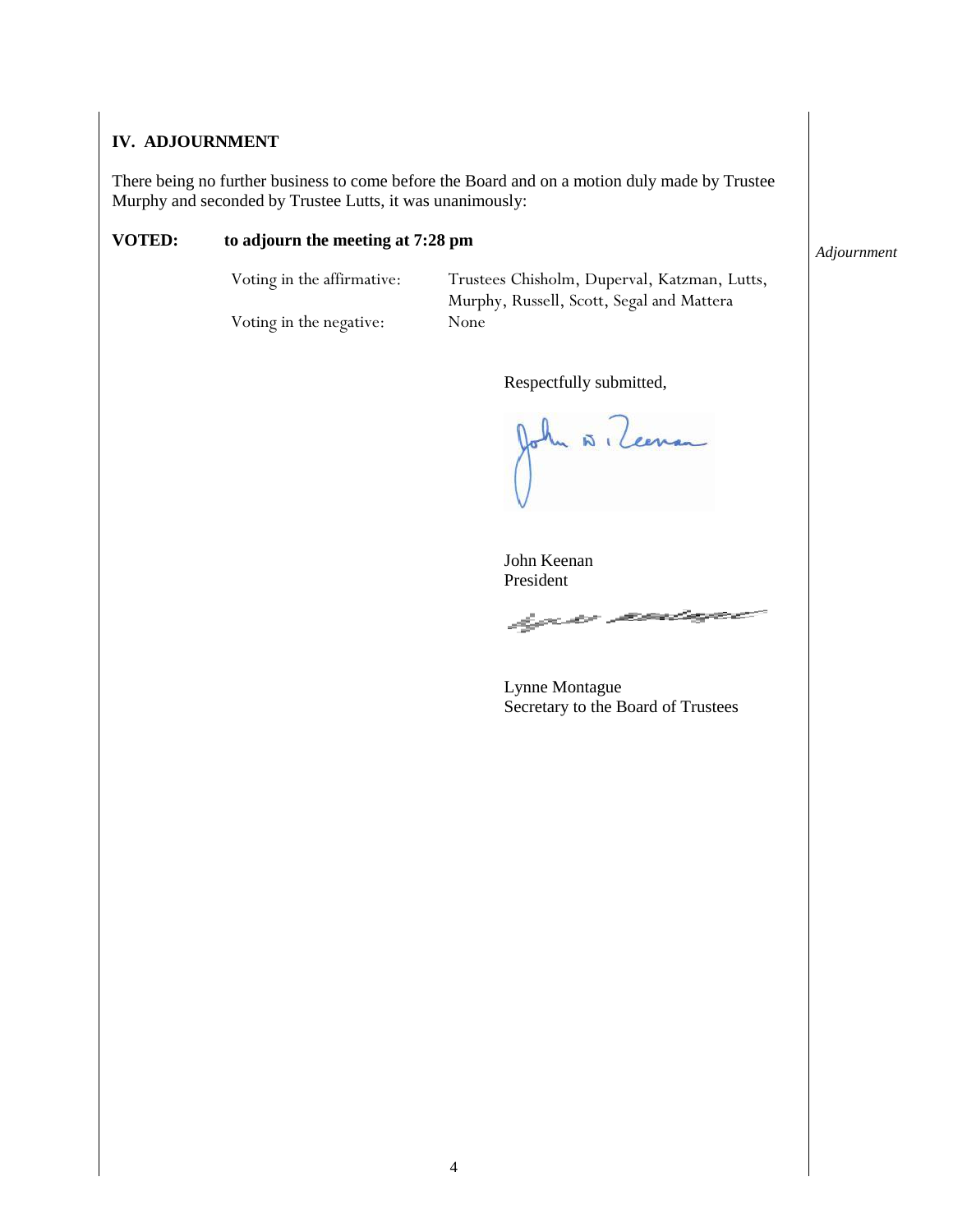#### **Sue Rankin** Principal **Rankin and Associates Consulting**

Dr. Susan Rankin is a Senior Research Associate in the Center for the Study of Higher Education and Associate Professor of Education in the College Student Affairs Program at The Pennsylvania State University. Dr. Rankin earned her B.S. from Montclair State University in 1978, a M.S. in Exercise Physiology from The Pennsylvania State University (1981), and a Ph.D. in Higher Education Administration in 1994, also from Penn State. Before moving into her current position, Dr. Rankin served for 17 years as

the Head Coach for Women's Softball and Lecturer in Kinesiology at Penn State. She has presented and published widely on the impact of sexism, racism and heterosexism in the academy and in intercollegiate athletics. Dr. Rankin's current research focuses on the assessment of institutional climate and providing program planners and policy makers with recommended strategies to improve the campus climate for under-served communities.

Dr. Rankin has collaborated with over 70 institutions/organizations in implementing assessments and developing strategic plans regarding social justice issues. In her advocacy work, Dr. Rankin is a founding member of the Consortium of Higher Education LGBT Resource Professionals, a network of professionals doing advocacy work for LGBT people on college campuses and the Statewide Pennsylvania Rights Coalition, a network of individuals and organizations across the Commonwealth committed to securing and defending full civil rights for LGBT individuals.

Dr. Rankin is the recipient of the ACPA 2008 Voice of Inclusion Medallion. The award recognizes individuals who embody the student affairs values of social justice.

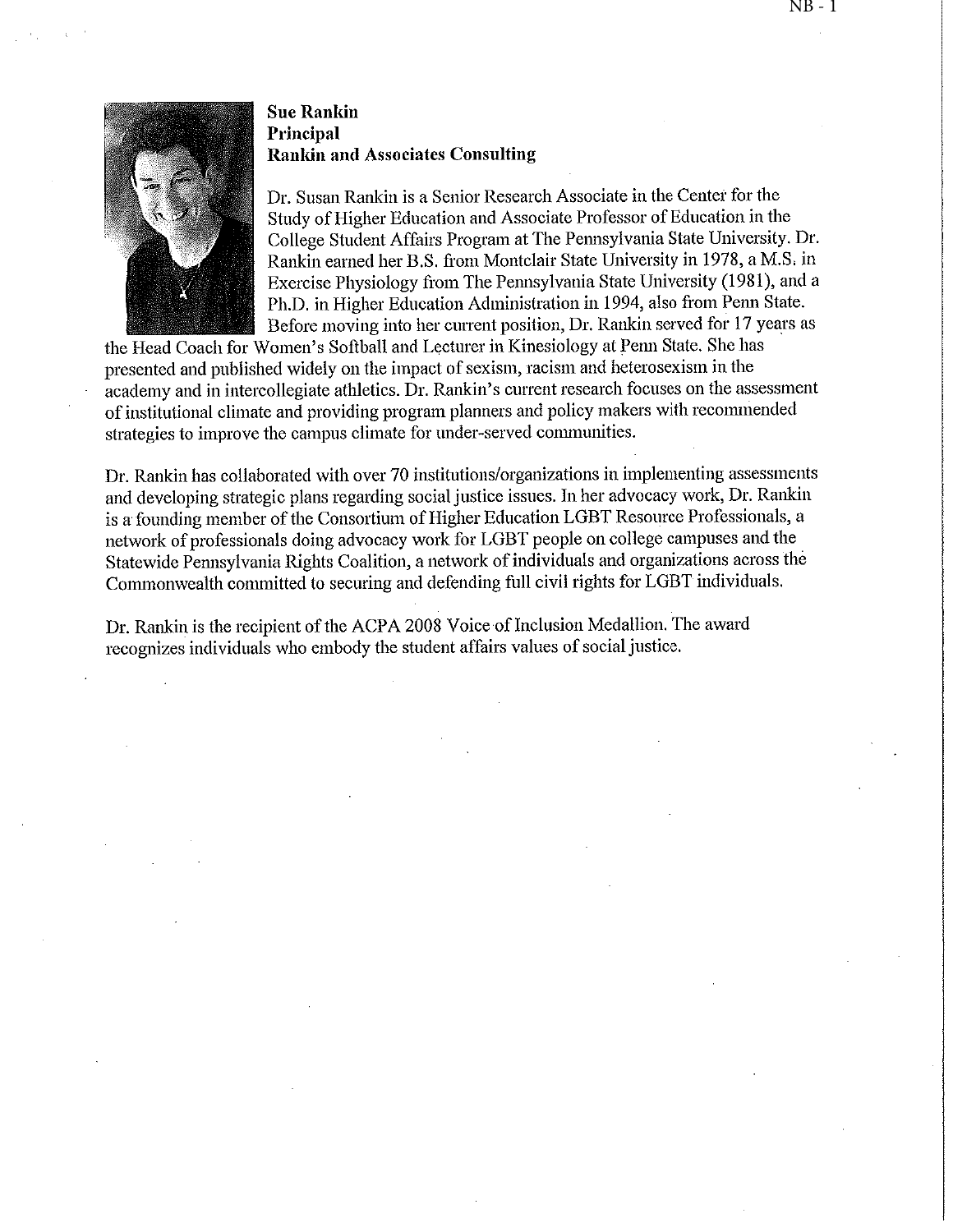# Read the Campus Climate Survey Report

Salem State faculty, staff and students may [read a copy of the 2017 Campus Climate Survey](https://livesalemstate.sharepoint.com/sites/Committee-CampusClimateStudy/_layouts/15/guestaccess.aspx?guestaccesstoken=KyyQlNeUp3G5Sr2cS6PdBpyM5%2BsELkGyVHasA6ME2I0%3D&docid=2_084801eff0aa04727b48e21a522b24a6e&rev=1&e=c17e6b649ffa4be19eba649bdafbfb0d)  [Report here.](https://livesalemstate.sharepoint.com/sites/Committee-CampusClimateStudy/_layouts/15/guestaccess.aspx?guestaccesstoken=KyyQlNeUp3G5Sr2cS6PdBpyM5%2BsELkGyVHasA6ME2I0%3D&docid=2_084801eff0aa04727b48e21a522b24a6e&rev=1&e=c17e6b649ffa4be19eba649bdafbfb0d) Users must be logged into Office 365 to access the report. A copy of the report is also available on reserve at the Berry Library.

[View a copy of Dr. Rankin's presentation here.](https://livesalemstate.sharepoint.com/sites/Committee-CampusClimateStudy/_layouts/15/guestaccess.aspx?guestaccesstoken=%2FEKtQ50OlCw%2Fdyj1D2WMZqwkGmUkz46nHOlUaOAEPQw%3D&docid=2_095e105d878154a45893325af7b46e758&rev=1&e=33df306d15414ee697277f873b32ebc2) Accessible versions of this presentation are available at disability services. Please email [access@salemstate.edu](mailto:access@salemstate.edu) for more information.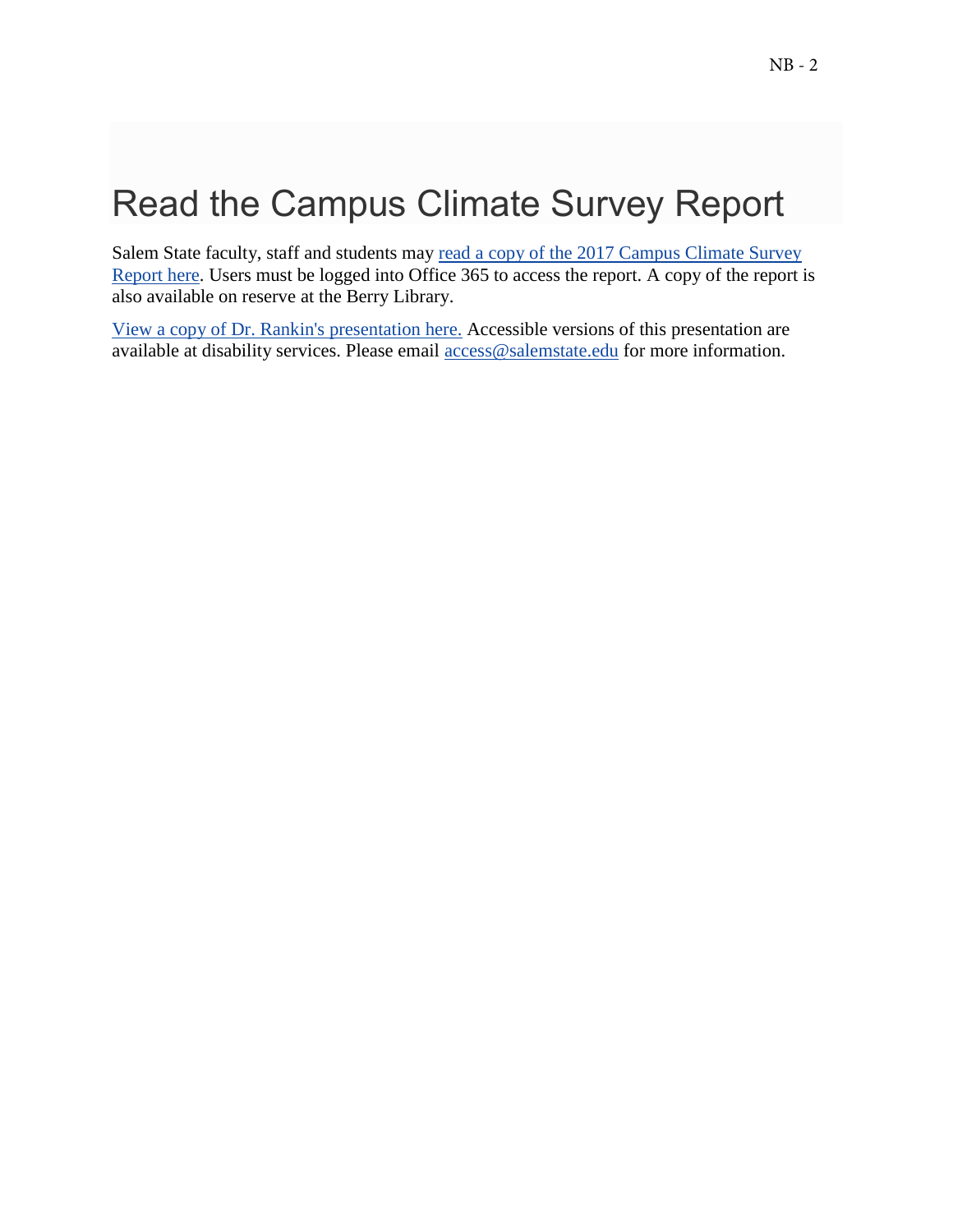# ESalem STATE SITY

# **STRATEGIC PLAN**

#### **OCTOBER 24, 2017**

# **EXECUTIVE SUMMARY**

This Salem State University strategic plan concludes a transparent and inclusive campus-wide planning process led by the institution's Collaboration Committee. Through this strategic plan, we affirm the university's mission (insert in box) and vision, and present expanded core values. The university takes pride in our gains towards the Massachusetts Department of Higher Education (DHE) system goals of college participation, college completion, and closing achievement gaps. Of equal importance in accomplishing these goals have been a commitment to authentic teamwork, an openness to sincere dialogue, and the discernment and engagement required to undertake systemic change.

The strategic plan presented in this document builds on these important gains; learns from both successes and failures; is tempered by internal and external realities; and confidently presents bold yet feasible strategic priorities that align with our institution's strengths and the North Shore's and the Commonwealth's educational, economic and workforce needs.

Salem State's four strategic goals are:

**Financial Vitality: Strengthen Salem State's financial foundation, align resources with priorities, and foster innovation and continual improvement in all areas of the university.** We must continue to work towards establishing a stronger financial base, by growing enrollment, diversifying program delivery, and generating new sources of revenue. Current Business Intelligence efforts will provide the roadmap.

**Collaboration, Inclusion and Stewardship**: **Foster a university-wide culture of inclusion, accountability, collaboration, and stewardship.** The pace of change in higher education requires a coordinated, committed and collaborative process of relationship- and trust-building among faculty, staff, students and external partners. The Campus Climate Study results will help guide us.

**Academic Excellence: Develop and support high-quality academic programs and innovative educational experiences that equip Salem State graduates to thrive in an evolving workforce and to navigate confidently in an increasingly complex and global society.** Our continued successes in academic excellence requires support for faculty development in aid of pedagogical and curricular innovation (including alternative modes of course delivery), as well as greater connection to regional opportunities for experiential learning, continuing scholarship, and civic engagement.

**Student Success: Create a challenging and supportive learning environment that fully engages students in their learning and promotes attainment of academic, personal, and**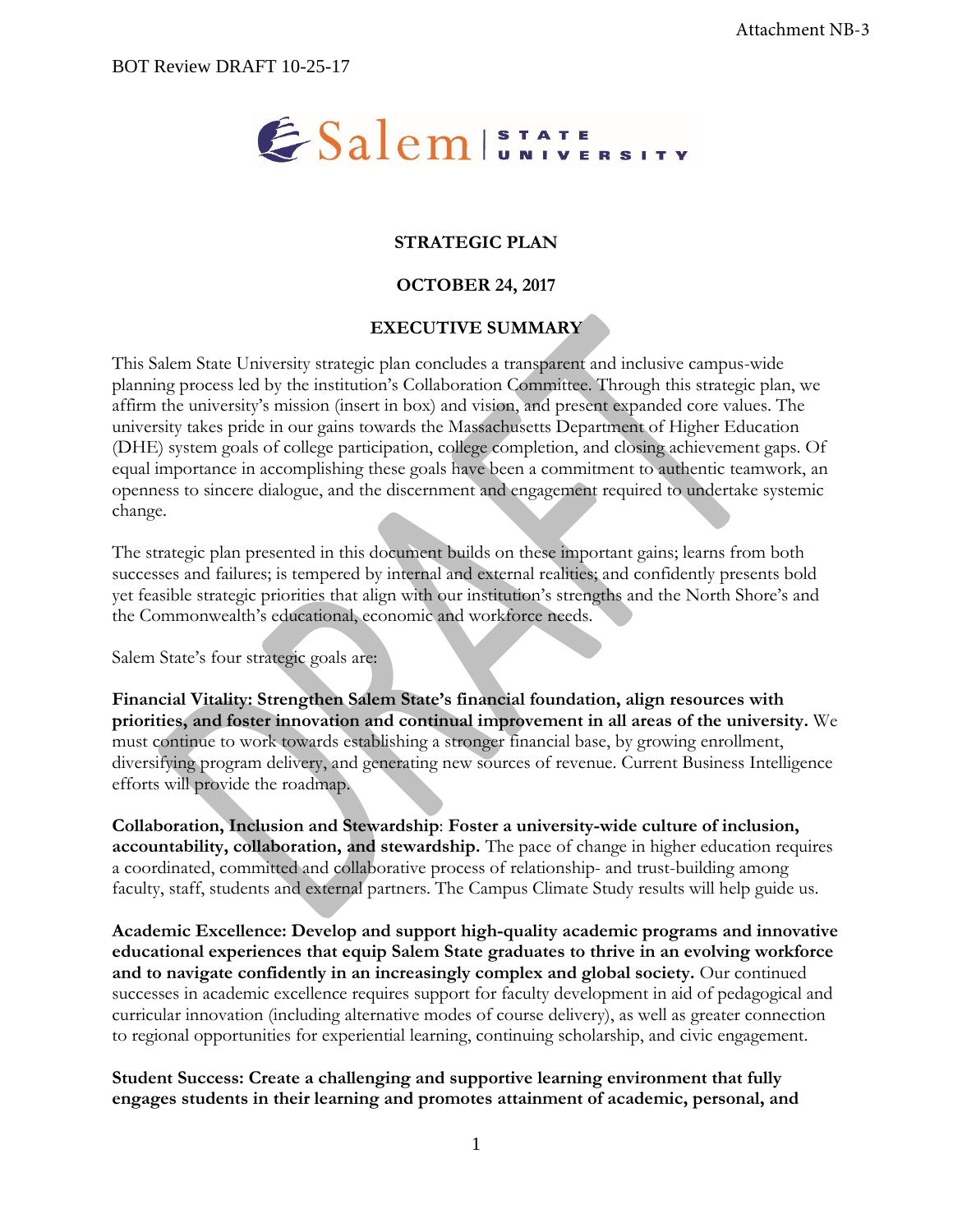**career goals.** We aim to foster a supportive environment for student growth in the context of the North Shore's shifting demographics and evolving economic trends, with an eye toward providing more nimble responses to the needs of our students and their future employers.

Implementing these four goals will lead to success in these areas:

**DHE "Big Three":** Salem State University will continue to boost college participation by strategically increasing enrollment, via expanded partnerships and articulations with PK-12 districts and community colleges and strategic growth in regional high-demand academic programs. Similarly, college completion rates will continue to increase due to improved academic advising and student success programming. Moreover, the university will build on its success of closing achievement gaps by focusing resources on the programmatic areas with highest impact.

**Inclusive Excellence:** Focused attention to promoting the principles of inclusive excellence, which promotes a more just and equitable society, supports our institutional mission as operationalized both on our campus and in our region. Moreover, success in achieving the DHE Big Three goals critically depends on a campus climate in which diversity (in its many forms) is acknowledged, valued, celebrated, and integrated into the entire college-going experience. The recommendations from the Rankin Campus Climate Study will provide a roadmap to being a welcoming, accessible, student-centered, high-quality academic institution.

**Science & Healthcare on a Liberal Arts Foundation:** Salem State's focus on science and healthcare as firmly grounded in the liberal arts acknowledges the ways in which the university's current strengths and future opportunities are well aligned to the industry strengths and workforce needs of North Shore and Greater Boston regions. Our academic programs in these areas are limited only by the condition and flexibility of our physical space. To foster greater student success in these academic domains, the university must continue to extend its regional business partnerships to increase the number of internships and opportunities for student and faculty research.

**Place:** Salem State is the North Shore's university. Every program, department and public space on campus is regionally engaged through teaching, research, civic engagement, service contracts and cultural events. In pursuit of promoting academic excellence (including the DHE Big Three), Salem State will focus its economic, cultural, social and workforce .engagement in collaboration with regional planning to sharpen impact and wisely leverage local resources.

**Civic Responsibility:** Salem State seeks to build upon its historic commitment to social justice and civic engagement. The university will continue to be an exemplar for civic leadership statewide, regionally, and nationally.

# **PLANNING PROCESS**

Salem State University's strategic planning process started in the spring of 2016 with the university's Collaboration Committee accepting the assignment of campus-wide strategic planning as its charge for AY2017. The committee enthusiastically accepted the charge to facilitate an inclusive process for collecting the campus community's ideas and recommendations and distilling them into a four-year strategic plan. The committee was led by Assistant Dean Nate Bryant and Professor Monica Leisey, with chief of staff Beth Bower and executive director of strategic planning and decision support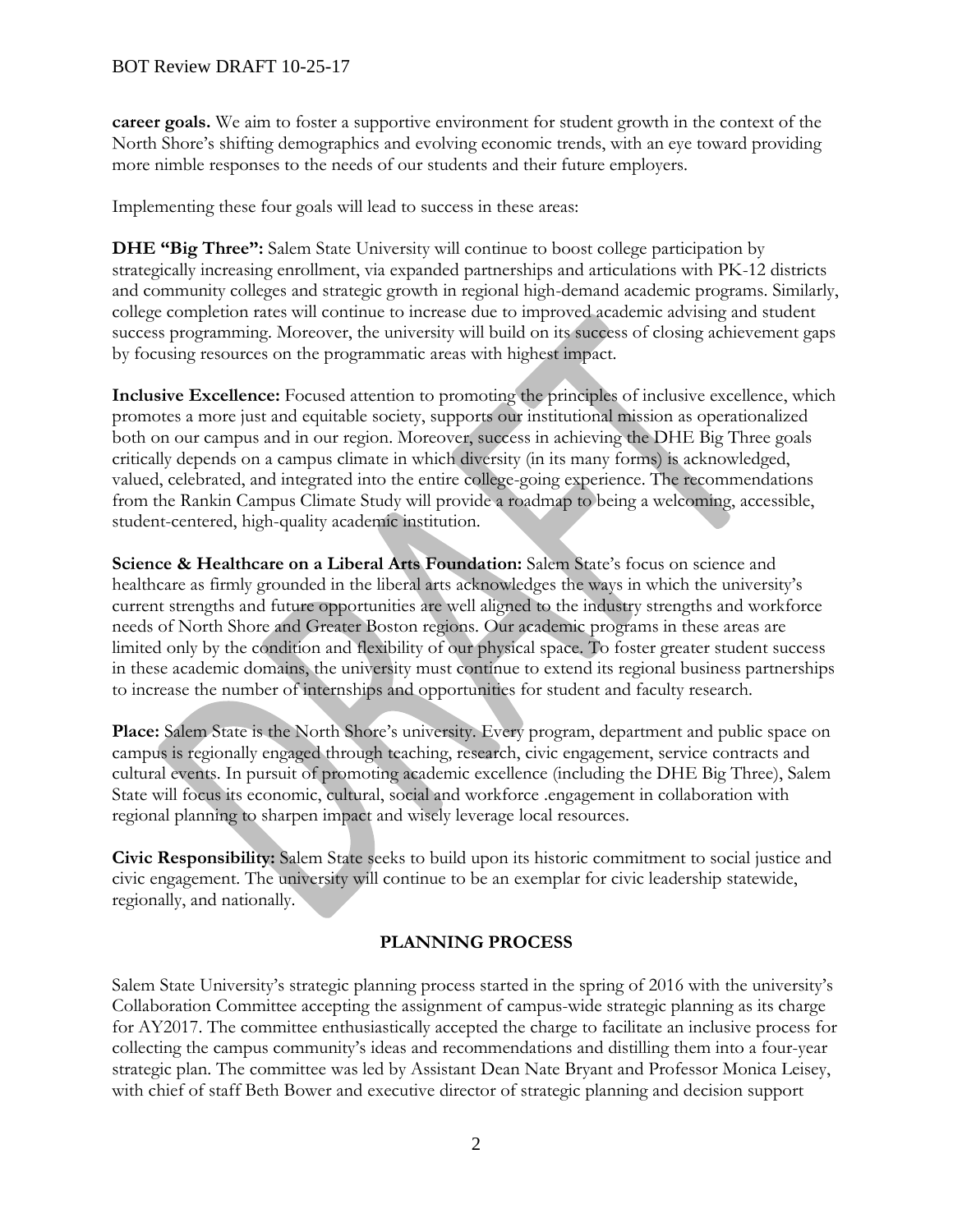Chunju Chen serving *ex-officio*. Linda Campanella, SOS Consulting, was engaged to assist the committee and work started in July 2016 to assure that all aspects of the Salem State community had input. The committee brought updates to the president, the President's Executive Council (PEC) and the President's Leadership Cabinet. In addition, Board of Trustees Chair Paul Mattera appointed Trustee Kathy Murphy (SSU '75) as liaison to the strategic planning process.

In the fall of 2016 the planning process focused on assessment, reflection, and visioning. The campus community was first invited to reflect on the successes and unaddressed opportunities of the 2013 - 2017 Strategic Plan. Next, internal and external data were examined, including a number of recently administered student surveys, the Salem State Vision Project Dashboard, our Peer & Aspirant Institution comparative data, and our Board of Trustees Scorecard.

The Collaboration Committee then led an intense and inclusive outreach process to ensure all key stakeholders would have multiple opportunities to provide input to assure a shared vision and goals. During the fall of 2016, the SSU community participated in well over 2,000 touch points and engagement opportunities. This broad process was used to craft a consensus on strategic strengths and weaknesses. Through this process, the Collaboration Committee confirmed our mission; it also articulated the university's core values, a new vision statement, and a slate of preliminary goals, each of which were presented to the President's Leadership Cabinet, the campus community, and the Board of Trustees in January 2017. In February, task forces were convened and offered further language and strategies for consideration by the Collaboration Committee and the PEC.

The current product reflects this comprehensive input guided by the PEC's effort to prioritize future work and to ensure a comprehensive strategic positioning for the university. The work between the Collaboration Committee and the PEC has "pivoted" in this current phase of planning. Initially, the role of the Committee was to gather, synthesize, and analyze input from the campus community and develop a preliminary set of goals and strategies. Their role going forward will be to review the emerging plan as further developed by the PEC and Leadership Cabinet. The Committee will serve as a broad-based focus group during the refinement and prioritization of the plan so as to insure the input of the campus community remains the foundation of and provides direction to the final plan.

# **OUR MISSION**

Salem State's mission is to provide a high quality, student-centered education that prepares a diverse community of learners to contribute responsibly and creatively to a global society, and serve as a resource to advance the region's cultural, social, and economic development.

#### **OUR VISION**

Salem State University will be a premier teaching university that engages students in an inspiring transformational educational experience.

- We put students first in all that we do and are committed to their success.
- We are a community of learners where all faculty, staff, and students have the opportunity to grow as individuals.
- We are innovators, offering a unique brand of public higher education that inspires students to reach higher and achieve more.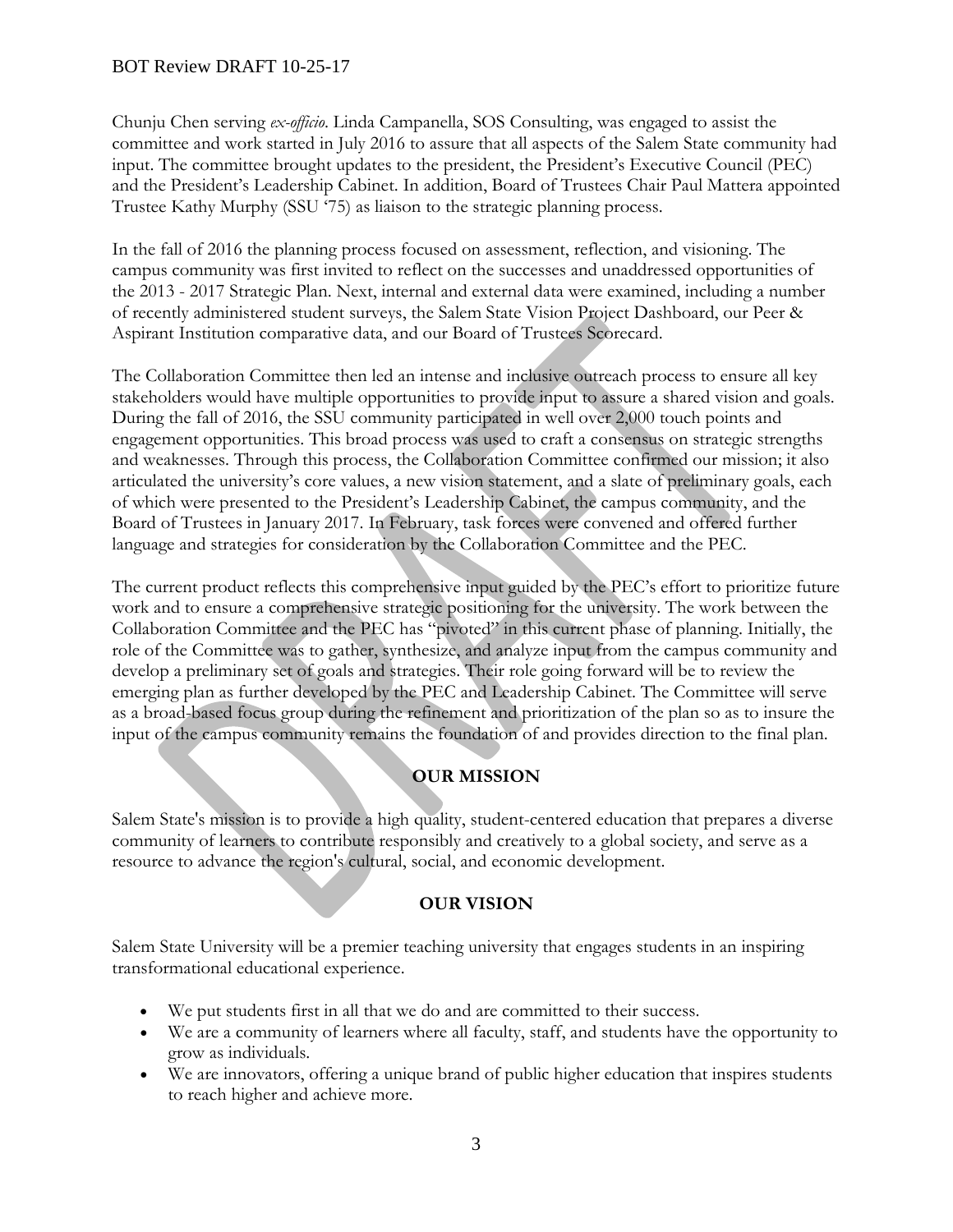- We remain true to our heritage as a liberal arts university while we prepare students for today's workforce.
- We serve the communities of the North Shore while we create an ever more globally aware and culturally diverse campus environment.

# **OUR CORE VALUES**

At Salem State University, two fundamental commitments unite and motivate us in daily pursuit of our mission:

- 1. **Academic excellence**: We cultivate an intellectually vibrant community led by a faculty dedicated to excellent teaching and enriched by students eager to learn and meet high standards of excellence.
- 2. **Student success**: We put students first in all that we do and are committed to fostering success in their studies, careers, and life.

We value and strive to promote the following core values as a public university whose foundation is the liberal arts tradition:

- **Access**: We have a long history of, and deep commitment to, providing a pathway to college participation and completion for first-generation college students and others who may consider this goal beyond reach.
- **Civic engagement**: We forge mutually enriching relationships with, and contribute to, the cultural and economic vitality of our region, the Commonwealth of Massachusetts, and the global community.
- Inclusion: We promote an inclusive campus environment that respects human differences, welcomes and celebrates diversity, promotes global awareness, and inspires students, faculty, and staff to be champions of social justice and the common good.
- **Innovation**: We strive to provide a fertile and adaptive environment where entrepreneurial thinking and pioneering approaches flourish.
- **Scholarship**: We support research and creative endeavors that inform or inspire others, expand knowledge and academic disciplines, and connect us with the wider world.
- **Stewardship**: We encourage responsible use and cultivation of resources—human, physical, environmental, and financial.
- **Well-roundedness**: We promote development of a broad range of intellectual, personal, and practical skills and habits of mind by offering educational programs and applied learning opportunities grounded in the liberal arts tradition and geared toward 21st-century careers.

# **CONTEXT**

# **ENVISIONING SALEM STATE IN FOUR YEARS: BUILDING A SOLID FOUNDATION**

Salem State University **today** is a thriving institution and caring campus community distinguished by:

• academic quality and achievement;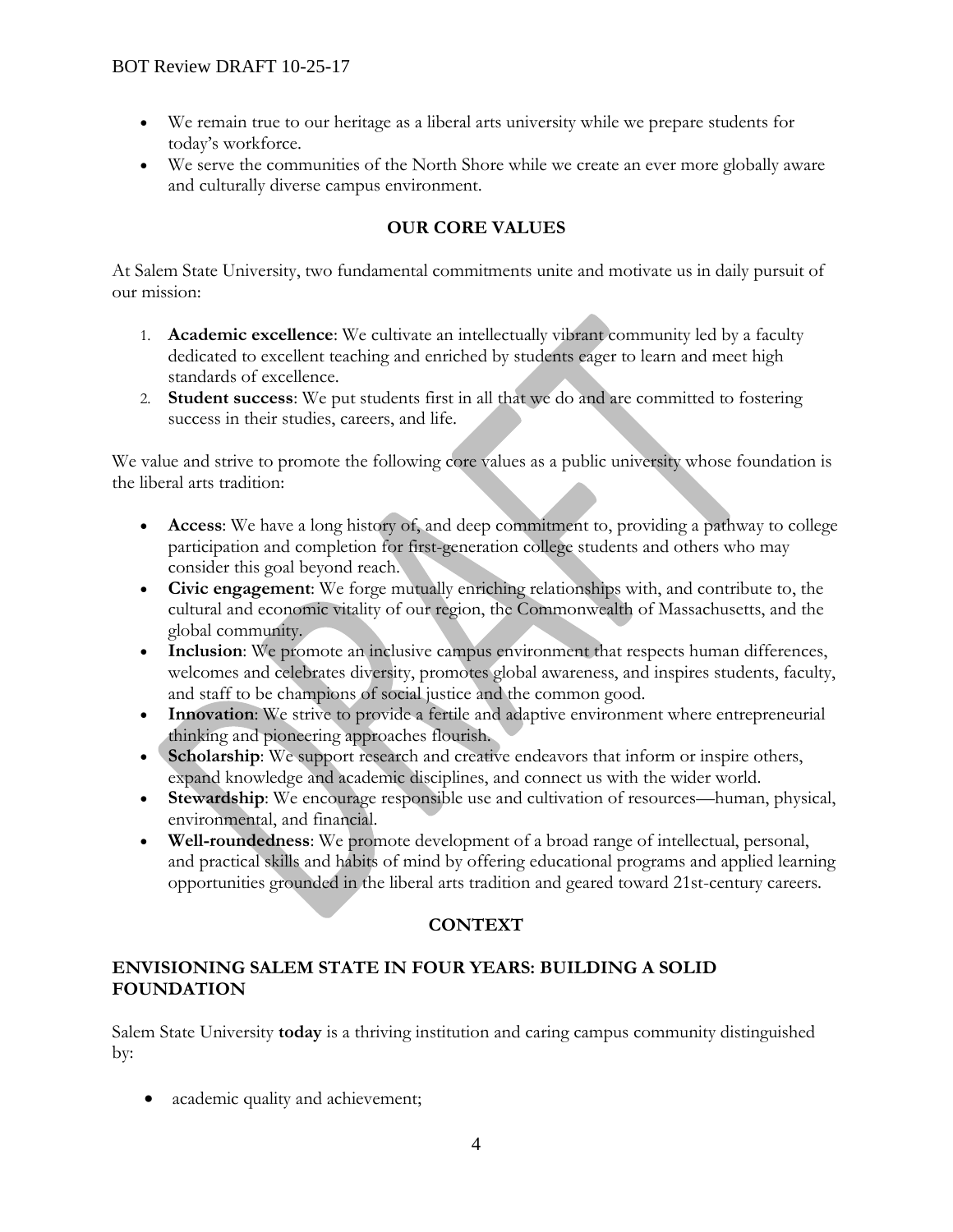- a student-centered approach to teaching and learning;
- deep roots in the liberal arts tradition;
- a strong, enduring commitment to diversity and social justice dating back to the university's connections with early abolitionists;
- dedicated faculty, staff, and students who strive to do and be their best; and accomplished alumni who are making a difference in their professions, their communities, and the wider world.

We **reaffirm** Salem State's identity as a teaching institution and our belief that undergraduate education is the cornerstone of our mission. Simultaneously, we embrace and continue to lean into the opportunities and responsibilities associated with Salem State's evolution from college to university. Graduate education and faculty scholarship, which we define broadly and inclusively, are central to the enterprise. We balance the need to be responsive to workforce needs with an unwavering commitment to an educational experience firmly grounded in the liberal arts.

Our commitment to academic freedom, equity and access, affordability, inclusivity, civic engagement, social justice, student-centeredness, and sense of community that gives Salem State a small-college feel is unwavering, and we will continue to uphold and leverage these defining distinctions as we move forward. Equally strong is our bedrock commitment to serving students from traditionally under-represented and under-served backgrounds, educating and mentoring them, and improving their social mobility. We steadfastly believe a university education can, and should, change an individual's options, opportunities, and overall life trajectory.

# **THE FUTURE**

Building on our strengths, **four years from now** Salem State will continue to be a thriving, welcoming, inclusive, adaptive university that graduates well-rounded, comprehensively educated, civically minded, socially conscious individuals ready to tackle whatever challenge comes their way; they will be motivated to engage in addressing societal problems that affect the common good and will be well-prepared to succeed and lead in their careers and communities. Resulting in part from enhanced academic advising and a strategic focus on student transitions, engagement, and wellness, Salem State will make robust gains in retention and completion rates and closing the achievement gap between majority and under-represented student populations.

The university will be even more widely recognized and respected for programmatic centers of excellence in science, healthcare and the "helping professions" (human services) as well as for its leadership in the realm of diversity and inclusion. Undergraduate, continuing education, and graduate studies will be well integrated, and academic programs will respond to evolving needs of students and the workplace they will enter, including workplaces that now consider a professional doctorate to be the capstone degree for entry-level positions. Salem State will be leveraging its location in historic Salem, on the North Shore of Massachusetts, and in proximity to the state's capital in ways that distinguish the university's program, enhance the educational experience of students, and contribute significantly to the region by promoting wellbeing and prosperity, safeguarding local resources, and advancing economic growth. The university's role and contributions in the realm of economic development will be more obvious and more important than ever.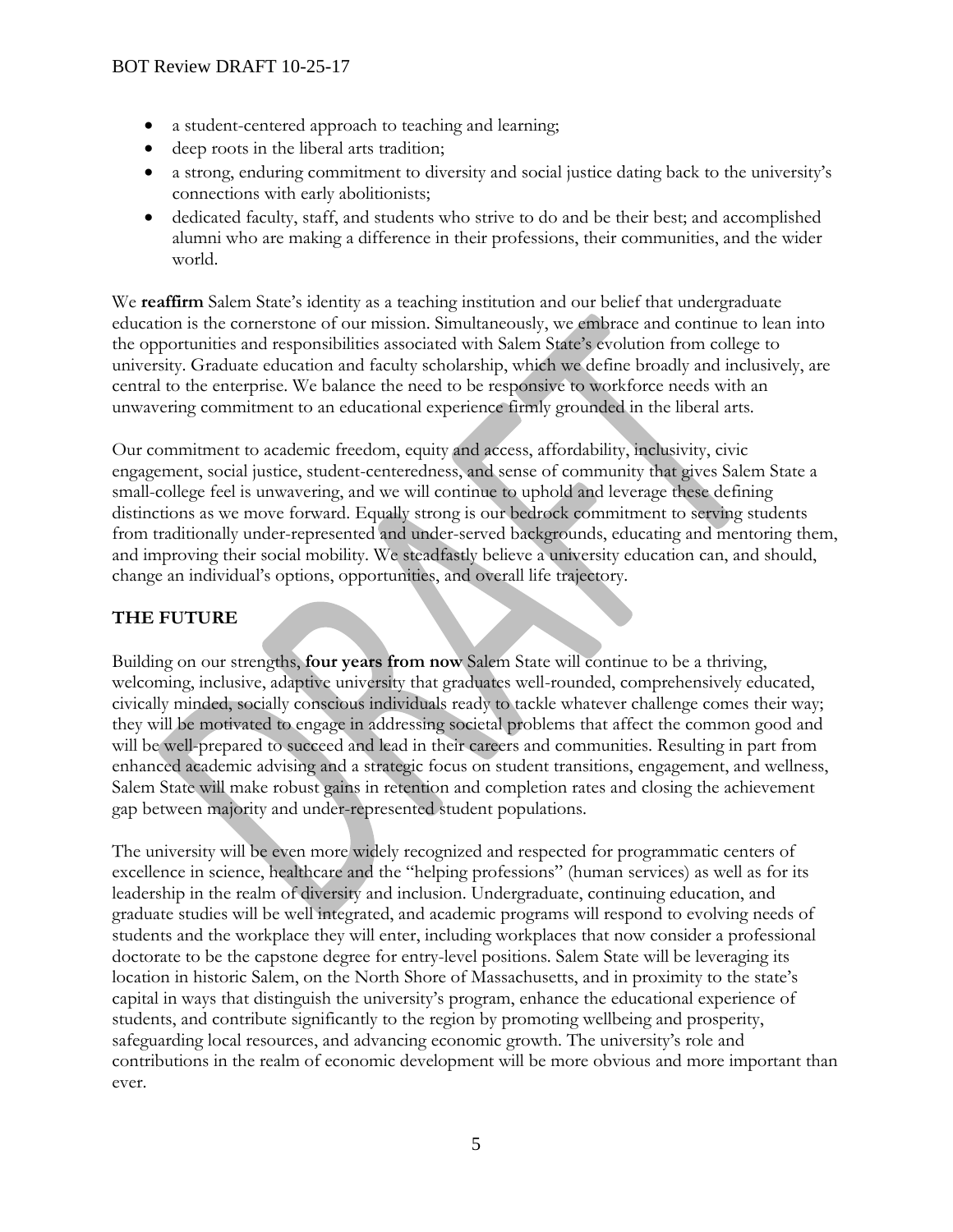Seeking to be all it can be – but not aspiring to be all things to all people – the university will have engaged in thoughtful institutional discernment about how most effectively to invest and deploy limited resources in order to maximize impact. The campus community through shared governance will make tough choices relating to (a) where to pursue intentional growth based on competitive advantage or community need, and (b) how to leverage opportunities to go deeper in order to enhance impact rather than go wider in order to expand reach. As a result of new and expanded programs that generate enrollment-driven revenue and diversification of revenue sources (e.g., expanded summer conference operations), Salem State will be more financially stable and thus able to invest more fully in its mission, in its students, and in realizing its potential as a great public university.

Recruitment best practices, clarity of expectations, and focus on cultural sensitivity will have resulted in improved diversity, productivity, and satisfaction among faculty and staff. Employees will increasingly appreciate working in a highly effective and inclusive environment that promotes shared responsibility and instills a leadership culture on campus at all levels. Promoting student success will be seen as everyone's "job," and an understanding and application of growth mindset not only to close achievement gaps, but also to promote employee growth, will be deeply embedded in the university's culture

# **STRENGTHS ANALYSIS**

From 2013 – 2017 the university's priorities focused on student success, aligning with the Massachusetts Department of Higher Education's (DHE) "Big Three": college participation, closing achievement gaps and college completion, all with particular emphasis on students from underserved populations. Historically the most diverse institution among the state universities, SSU is focused on the recruitment, retention and graduation of *all* of our students. Salem State attracts most of its degree-seeking undergraduates from the culturally and economically diverse cities and communities located north and west of Boston. The majority of entering first year students are first-generation (over 60 percent in 2015), with significant numbers who are Pell-eligible (40 percent among FTFT students in 2015), and students of color (35 percent of first year students in 2016). Achievement gaps for students of color, first generation and low-income students nationally underscore the critical importance of addressing barriers to enable more students to succeed, especially students from communities that have been historically underrepresented in higher education.

To boost college participation, the university partners with regional and Boston-area high schools and non-profits, as well as works closely with Bunker Hill Community College, North Shore Community College and Northern Essex Community College on facilitating the critical transition between the two-year and four-year institution. To increase retention and completion, programmatic initiatives have included creation of a First Year Experience program (including a campus-wide common reading initiative and a spectrum of First Year Seminars); establishment of the Center for Academic Excellence, a one-stop center for academic support services (advising, tutoring, supplemental instruction); transformation of the university's general education curriculum, including an overlay that addresses issues of diversity, power dynamics, and social justice; implementation of the early warning retention system "MAPWorks ("Making Achievement *P*ossible"); and consolidation of offices devoted to "the business of being a student" in a centralized (and nationallyrecognized) Student Navigation Center.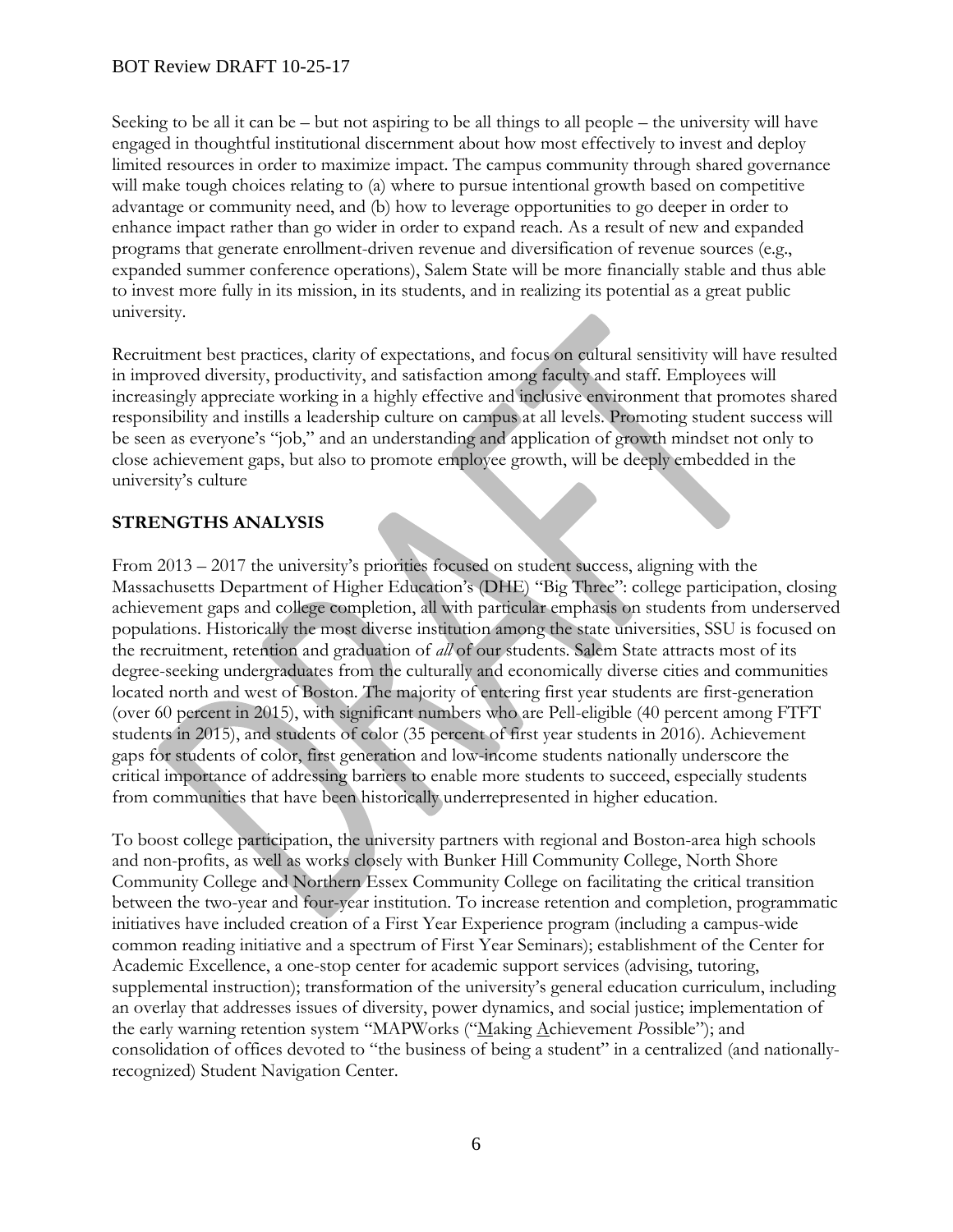Capital projects have also focused on promoting student success and improving the student experience with the construction of a new library and learning commons, two residence halls, a fitness center and a student parking garage. Our expanding School of Social Work was moved to new quarters and the nationally recognized Salem State Theater Department now has a 21<sup>st</sup> century theater complex.

These efforts have borne fruit: In 2007, Salem State's six-year first-time, full-time completion rate was 37 percent. In 2016, the completion rate had risen 15 percentage points to 52 percent.

The university's recent successes are all the more noteworthy in the face of a challenging demographic context. Despite declining high school graduation rates in the northeast, Salem State's enrollment remains relatively level with 1145 freshmen in 2016 and increased overall applications and admits. Retention rates are stable at 80 percent. Six-year graduation rates increased to 52 percent, while four-year graduation rates grew to over 39 percent. Arts and Sciences scholarships were offered for select programs with the potential to grow. We have made great strides in traditional measures of student success at the undergraduate level. While our headcount of students has remained level, the diversity of our population continues to expand. In the fall of 2016, 34 percent of our entering class self-identified as students of color. We are closing the achievement gaps between our white students and students of color.

In pursuit of these institutional successes, the university has made a number of strategic investments. For example, the Center for Academic Excellence provides academic support services, including advising, tutoring, mentoring, supplemental instruction, reading and test-taking strategies. The office also collaborates with other departments to ensure that students have the appropriate academic supports to be successful. CAE support services were accessed by nearly 8,000 students last year. These services and the respective numbers of students using them include advising (over 5,000), tutoring (nearly 1,500), and mentoring (nearly 500). In addition, programs supporting low-income and underrepresented populations, such as the Summer Bridge Academy and TRIO Support Services, are also under the CAE umbrella.

In 2016 the president, on the recommendation of the President's Advisory Council on Diversity, Affirmative Action, Equity and Social Justice (PAC-D), created the office of Inclusive Excellence, and hired the university's first vice president of Inclusive Excellence. Academic Affairs, human resources and equal opportunity, and the office of Inclusive Excellence have collaborated on putting in place guidelines and strategies for the recruitment of diverse staff and faculty and a bias incident reporting protocol.

Student life's diversity and multicultural affairs office offers mentoring programs with faculty fellows supporting underrepresented students. The Brotherhood is an academic success and retention program offered to support self-identified men of color, while BEES (Bold, Educated, Empowered Sisters) is a similar program to support empowering women of color. *INSIGHT into Diversity* magazine recently awarded Salem State University with the 2017 Higher Education Excellence in Diversity (HEED) Award, a national honor recognizing U.S. colleges and universities that demonstrate an outstanding commitment to diversity and inclusion.

Salem State also has the largest number of international students among the state universities. A comprehensive campus-wide initiative to support international student success transformed the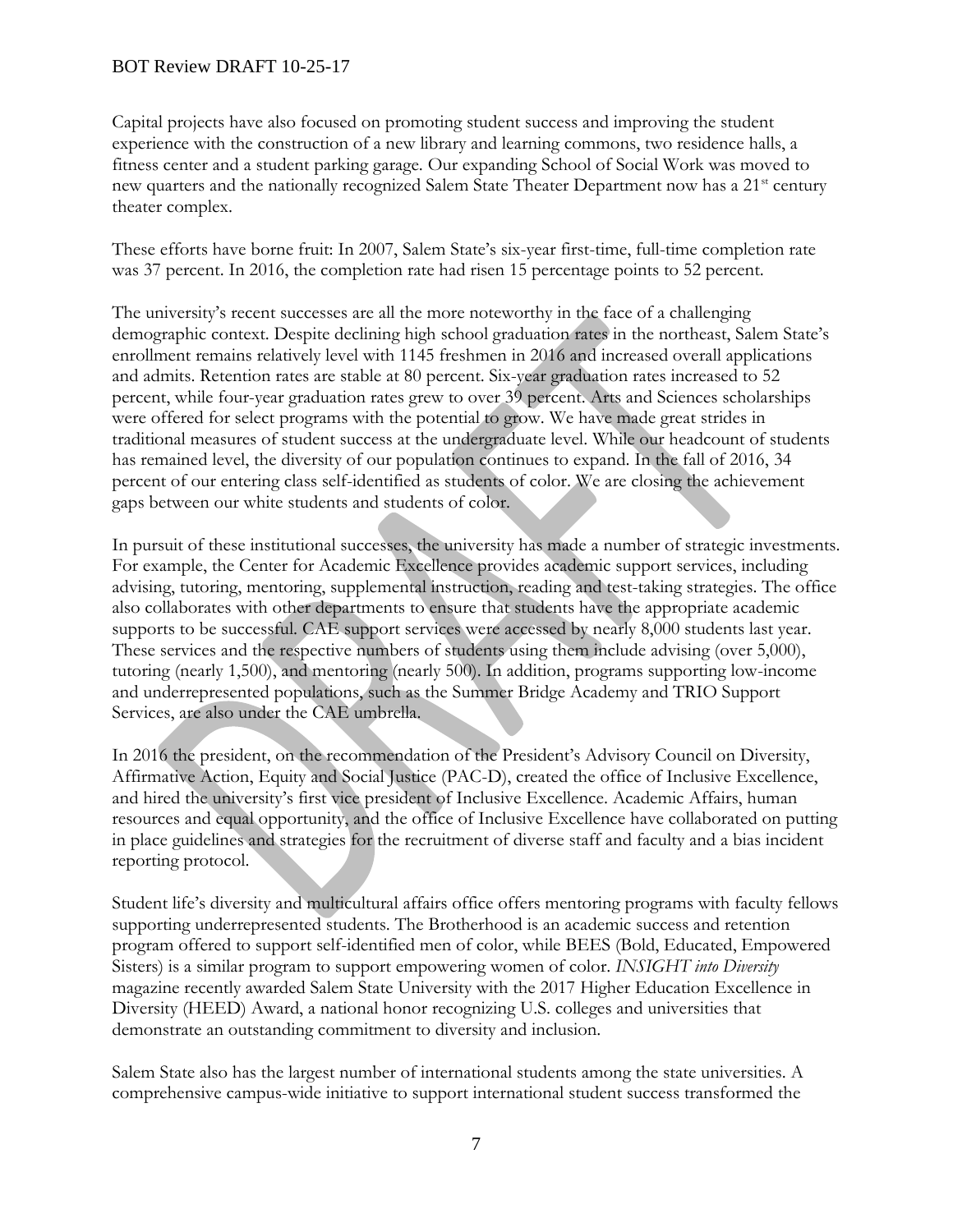previously isolated, independent pockets of international activity on the campus into a coordinated effort. This multi-faceted, multi-disciplinary approach is infusing internationalization throughout the university's curriculum, campus climate, study abroad programs, visiting scholars, and student engagement, English as a second language programs, immigrant populations, international students, and community engagement.

The university was the only Massachusetts institution awarded a \$300,000 federal grant (2015) annually for three years from the Department of Justice's Office on Violence Against Women. These funds will be used to create a campus office staffed by a professional and a graduate assistant to reduce sexual and relationship violence and stalking on campus, enhance victim services, increase prevention and education, and strengthen campus security.

To support the academic, enrollment management and student life initiatives, administrative departments also undertook key initiatives. Over the past three years the university has improved its financial management and operations to meet the needs of this increasingly complex comprehensive university. Organizational restructuring, improved business processes and transactional systems; along with the creation of a multi-year, data-driven financial planning and execution process have aligned its resources with strategic imperatives to ensure long-term financial stability. The budget is now prepared on an All Funds basis and an updated set of financial benchmarks is in use to assess the institution's financial situation year over year. Work in progress includes development of sophisticated business intelligence analytical tools to assess academic program net margin contribution via integration of data from the disparate student, HR, and financial systems. In FY17 a first-ever, multi-year financial projection (MYFP) was created. As strategic plan initiatives are developed, they will be quantified and layered into the baseline to provide a holistic financial understanding of the future state of the university.

The recruitment of an executive director of strategic planning and decision support in 2015 has significantly improved the university's collection, management, and understanding of data and data management to support analysis of trends and needs. Her collaboration across divisions is focused on using data to support budgeting and inform decision-making in an intentional and consistent manner. Recent examples include new academic program decisions; focused work in the area of academic assessment; and further development of information technology governance and capital project governance processes.

In addition, the university successfully reviewed and received BHE approval for a number of undergraduate and graduate degree programs. The university has again identified areas of academic strength that respond to statewide and regional needs and opportunities. This was accomplished through a data-driven process that considered DHE data, enrollment trends, market analysis, demographic data, student success information, and programmatic evaluations.

Salem State University always operates with an eye on efficiency and financial prudence, in addition to effectiveness and quality objectives inherent in our operations and activities. We are mindful of the importance of growing revenues other than tuition and fees. Partnerships with external vendors continue to help diversify and increase our revenues. Commissions and other contributions from auxiliary service provider partners generate significant funding for the university. And, a capital campaign led by institutional advancement successfully raised over \$26.5 million, comfortably exceeding the \$25 million goal. Over 12,000 alumni, friends, faculty, students and staff contributed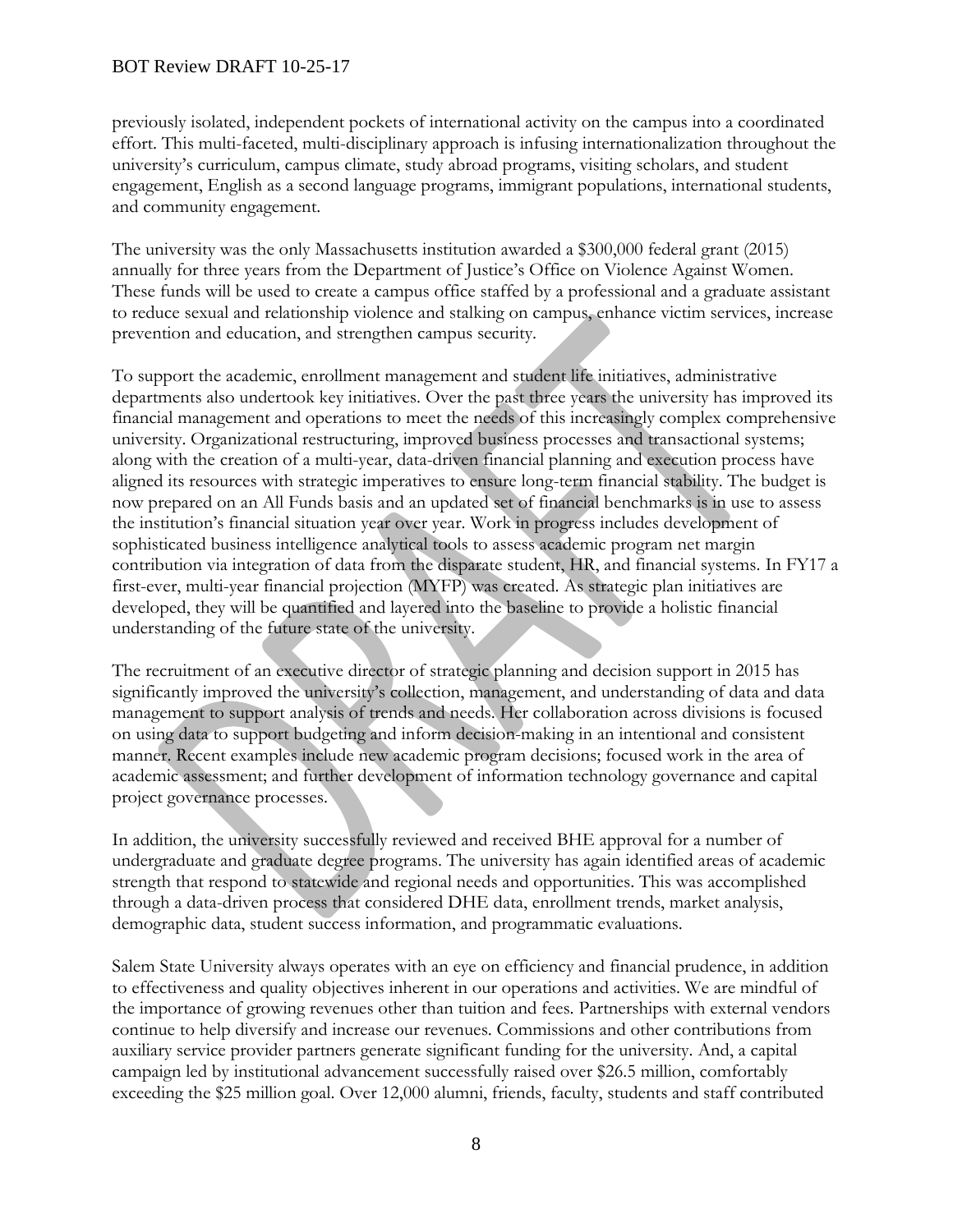to the 10,000 Reasons campaign. It is of note that the internal campus portion of the campaign brought in \$3.7M with 94 percent support from faculty and staff.

#### **WEAKNESSES ANALYSIS**

The delay in upgrading Salem State's scientific laboratory infrastructure is impacting the university's ability to meet student and industry demand for science and healthcare degrees and credentials. Construction of the proposed Science Teaching Laboratory Addition will serve the ever increasing population of regional students seeking nursing, healthcare, chemistry, and biology degrees. Our highest demand program is nursing, and Salem State's other health programs are important workforce growth areas that are experiencing increasing student interest. Biology and chemistry are strong and positioned for expansion. However, the university is lacking the laboratory facilities that meet current industry standards and accommodate this growth. Without increases in enrollment (count), the need to cover labor and facility-related expense growth with revenue growth places pressure on prices (rates) that is counter to our imperative to provide reasonable cost offerings to our students in fulfillment of our mission.

As one of the state universities with the highest concentrations of students who are Pell-eligible, student need routinely exceeds available resources. Consequently, the university delivers intensive outreach to students and their families throughout the recruitment process and those on-going retention efforts increase financial literacy. These continuous campaigns were systematized in 2015 to insure that student decision-making is informed and that students have adequate financial resources to achieve their educational goals throughout their academic career. In order to leverage the institutional and individual student benefit from the application of financial aid resources, Salem State initiated an in-depth, multi-year analysis of the impact of aid disbursements in 2017. This study will yield predictive analytics to guide the institution in targeting financial resources to those students with the most need, as well as the greatest likelihood of retention and completion, based on a number of factors.

The business model in higher education is increasingly challenged; Salem State is not immune. With demographic changes halting the pace of enrollment growth that existed 10 years ago, the university's lower student to faculty ratio affects financial vitality. Union contact terms as well as fringe benefit rates (not controlled by the university) have contributed to compensation growth that is outpacing revenue growth, a non-sustainable financial pattern. The investments in the university's physical plant to support student success and academic excellence have resulted in higher annual debt service, lease, and depreciation expenses. The Commonwealth (DCAMM) and the university recognize that significant deferred maintenance exists and must be addressed.

As noted under strengths, the university has re-organized multiple departments to increase efficiencies, break down traditional silos within the organization, and provide more streamlined, effective programs and services for students. These on-going changes take time, collaboration and negotiation. Uniting multiple offices to focus on clear, common goals, however, provides the leverage needed to foster continuous improvement and constructive change for students. While these transformations have increased collaboration and efficiencies, the opportunity to yield even greater benefits for students grows with more time.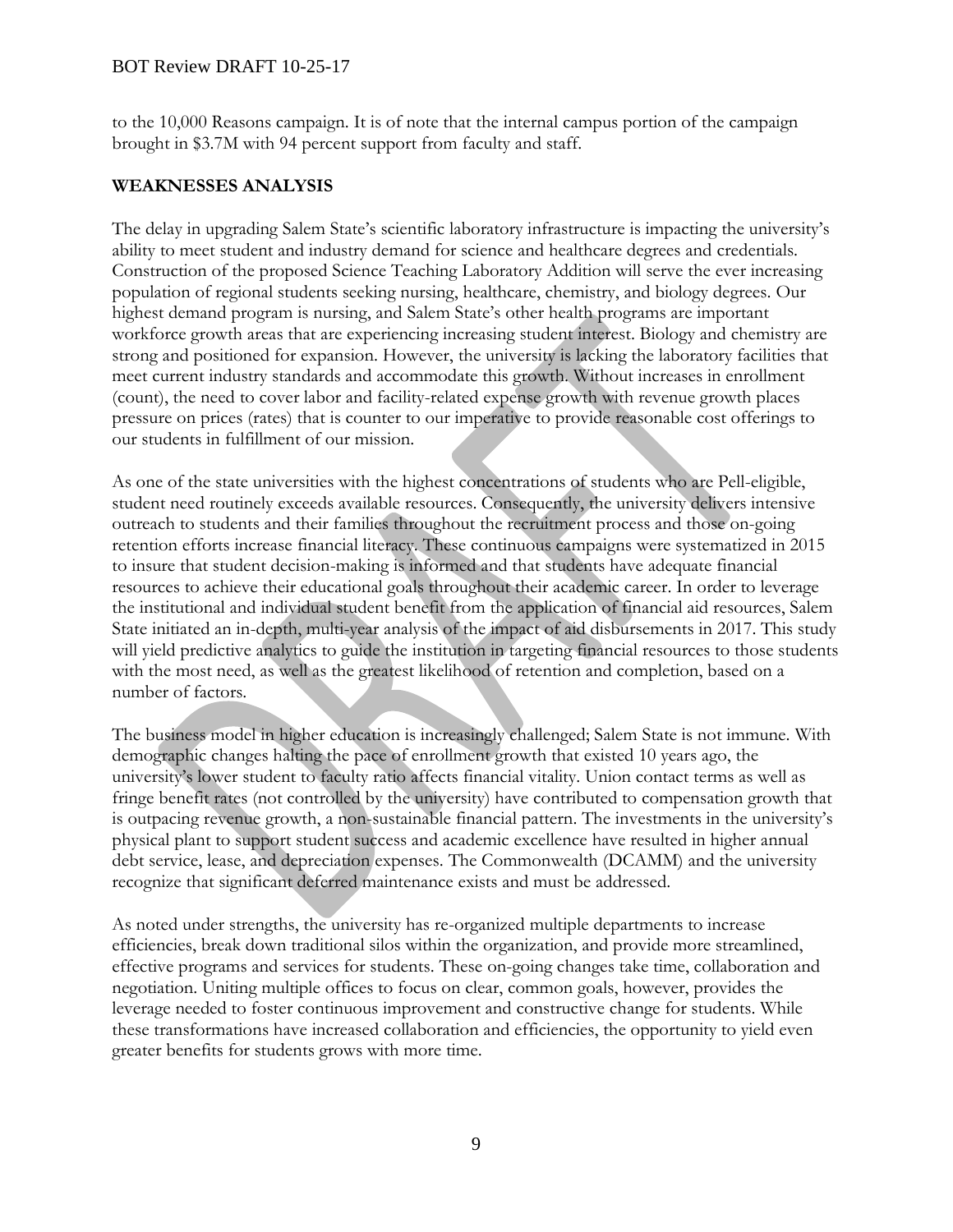On our campus, as in society, the individual student experience can vary greatly due to many factors. The university has initiated Inclusive Excellence training and developing bias reporting procedures to minimize the occurrence of micro and macroaggressions, as well as to respond swiftly and directly, when they do happen. Mindful of the strength of our campus diversity and the power of constructive engagement, President Keenan has championed what he calls, "The Salem State Way," as a means to call the campus to engage in difficult discussions, honestly, openly, and respectfully.

As the demographics of the Commonwealth have changed in the past generation, so, too has the makeup of Salem State's student body, which is now the most diverse among the nine state universities. These shifts in the demographics of our student body, however, have outpaced change of the faculty: bringing an average of 20 years of service to the university, Salem State's faculty reflects a regional demographic of the past. This lack of congruence between the student body and the faculty has an impact on the teaching-learning enterprise. It is an explicit goal of the university to work intentionally and aggressively to bring these demographics into better alignment. Similarly, shifts in students' academic interests have created instances in which faculty expertise is not consistently aligned with areas of high curricular demand. As such, there is an ongoing effort to reapportion vacated faculty lines in ways that address changing demands on the course schedule.

While collaboration across campus has increased, the university community is in agreement that much more can be done. The understanding and implementation of a shared vision of Inclusive Excellence has only begun. In the spring of 2016 the president engaged Rankin and Associates Consulting, a nationally recognized firm that provides institutions with an examination of their current campus culture and provides a plan to lay the groundwork for future initiatives, leading to institutional transformation via maximizing equity. The firm worked with a campus climate working group to conduct a study for Salem State. Dr. Rankin presented the results of the study to the campus in early November and an implementation team will continue to work with Dr. Rankin to transform the recommendations into action plans.

Collaboration on the strategic planning process was successful, but the campus must embrace the university's goal of a culture of data-driven decision-making. More work must be done in putting the rubrics, data-collection, and analytical tools in place to create a stronger culture of assessment throughout the university. Providing increased employee/faculty training and professional development opportunities will be key to success, as well as strong leadership throughout the organization.

# **OPPORTUNITIES ANALYSIS**

Students build self-esteem and critical social capital by learning and living in a diverse, inclusive community, enabling them to achieve their academic goals and increasing graduation rates. Employers value students with cultural competency skills and the ability to work effectively in teams. As the most diverse of all state universities, Salem State is working diligently to leverage this asset. Seniors and first-year students report that the university places an "emphasis on encouraging contact among students from different backgrounds," at a rate 12 percent higher than among peer institutions (NSSE 2016.)

Preparing graduates to transition to their roles as productive citizens, contributing to the economy, is a critical goal for the institution, as well as for students, families, and the Commonwealth. The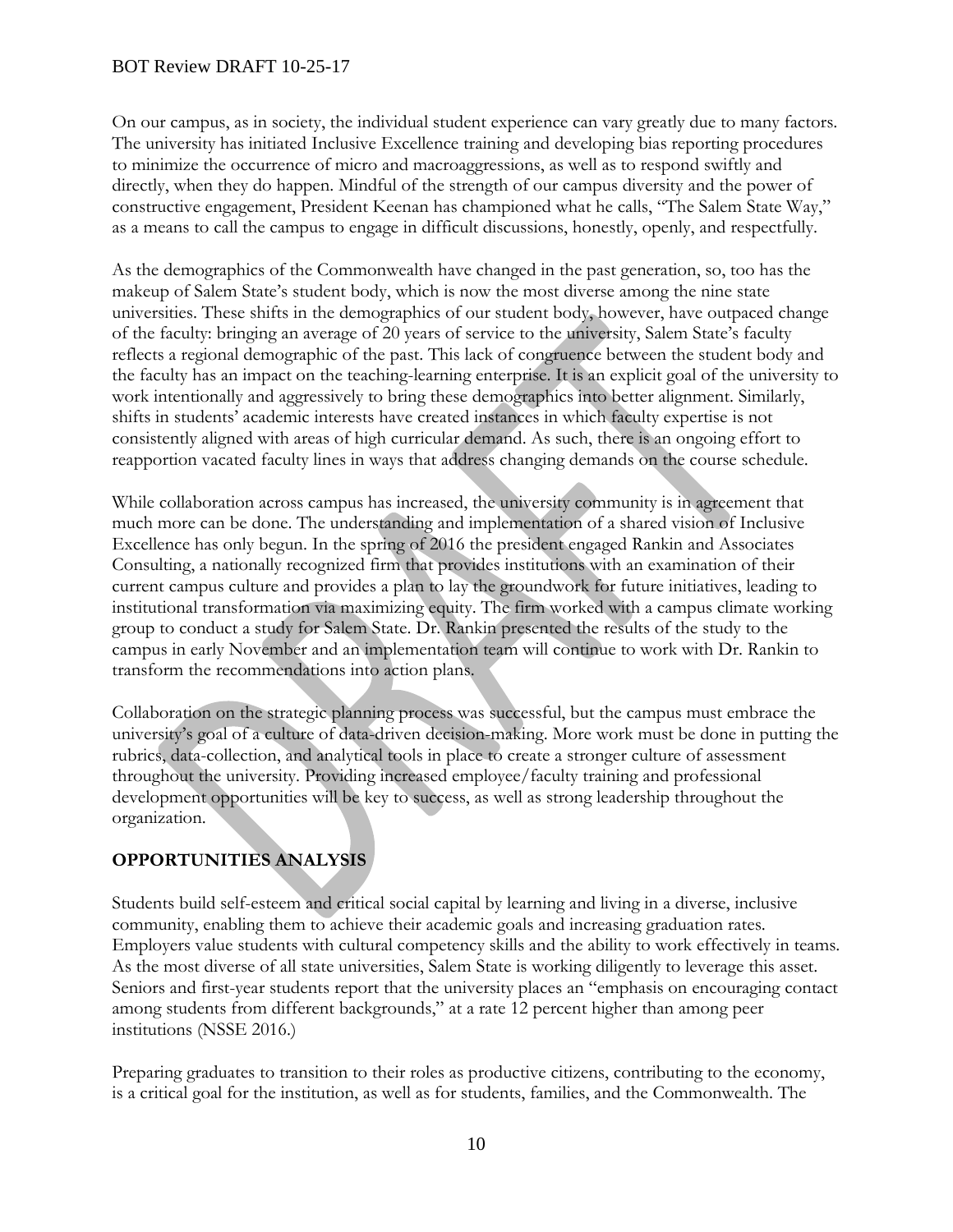university recognizes the high-impact benefits of internships and experiential learning in preparing students for the work place. However, the proliferation of internship opportunities across campus with widely varying expectations, policies, and practices, has made it challenging to make such experiences consistently accessible, sustainable, and assessable. While internships create rich learning opportunities for students, the expansion of such opportunities has been challenging to manage systematically. As a result, the university must establish greater clarity in expectations for internships as we move toward establishing signature internship programs and better mechanisms to prepare and supervise students in such environments.

Through increasing the university's ability to oversee internship programs more systematically, the resources devoted to promoting and developing internships could yield greater benefits for students and the community, as the institution becomes a more consistently reliable partner in the process. Thus, opportunities abound for greater collaboration within the university and with the external community, including alumni, businesses, and non-profits, to create and promote internships and to offer a more streamlined and seamless experience for students, faculty, and community supervisors.

Graduate enrollment is strong and growth opportunities exist, particularly as professions impose new educational requirements on practitioners (masters in social work, masters in accountancy, masters of science in athletic training, and a clinical doctorate in occupational therapy all build on existing, strong programs.) Another opportunity the university is pursuing to meet the Commonwealth's goals to increase the educational level of the workforce is degree completion programs.

Future demographic and enrollment trends offer the opportunity for Salem State to explore the benefits and possibility of Hispanic Serving Institution (HSI) designation. The university is wellpositioned to capitalize on this opportunity to serve the North Shore, through its focus on Inclusive Excellence. Programmatic initiatives in this area include, supporting student diversity, engaging the campus in developing cultural competencies, diversifying university faculty and staff, and eliminating barriers to success identified through the Campus Climate Study.

Increasing partnerships/couplings/articulations with PK-12 districts, community colleges, UMass Lowell, and independent institutions in the region demonstrates the university's and public education's significance as a driving force for prosperity on the North Shore. Salem State works closely with the Salem Public Schools, hosting an elementary school on campus and throughout the system year-round. The university also works with other cities including Lynn and Revere to provide both teacher education and programmatic support. And Salem State has a 20-year Upward Bound partnership with the city of Lawrence, including hosting summer residential programs on campus.

Moreover, the growing strength of partnerships with community colleges through collaborative programs such as the Commonwealth Compact, CommUniverCity, and the Early College PIF Grant, highlight Salem State as a destination for students regionally. In addition, administrative efforts to increase transfer pathways through MAST, Mass Transfer, and dual admissions agreements with regional community colleges (Bunker Hill Community College, North Shore Community College and Northern Essex Community College), which go beyond deferred admissions, serve to streamline opportunities for students and increase shared institutional enrollments.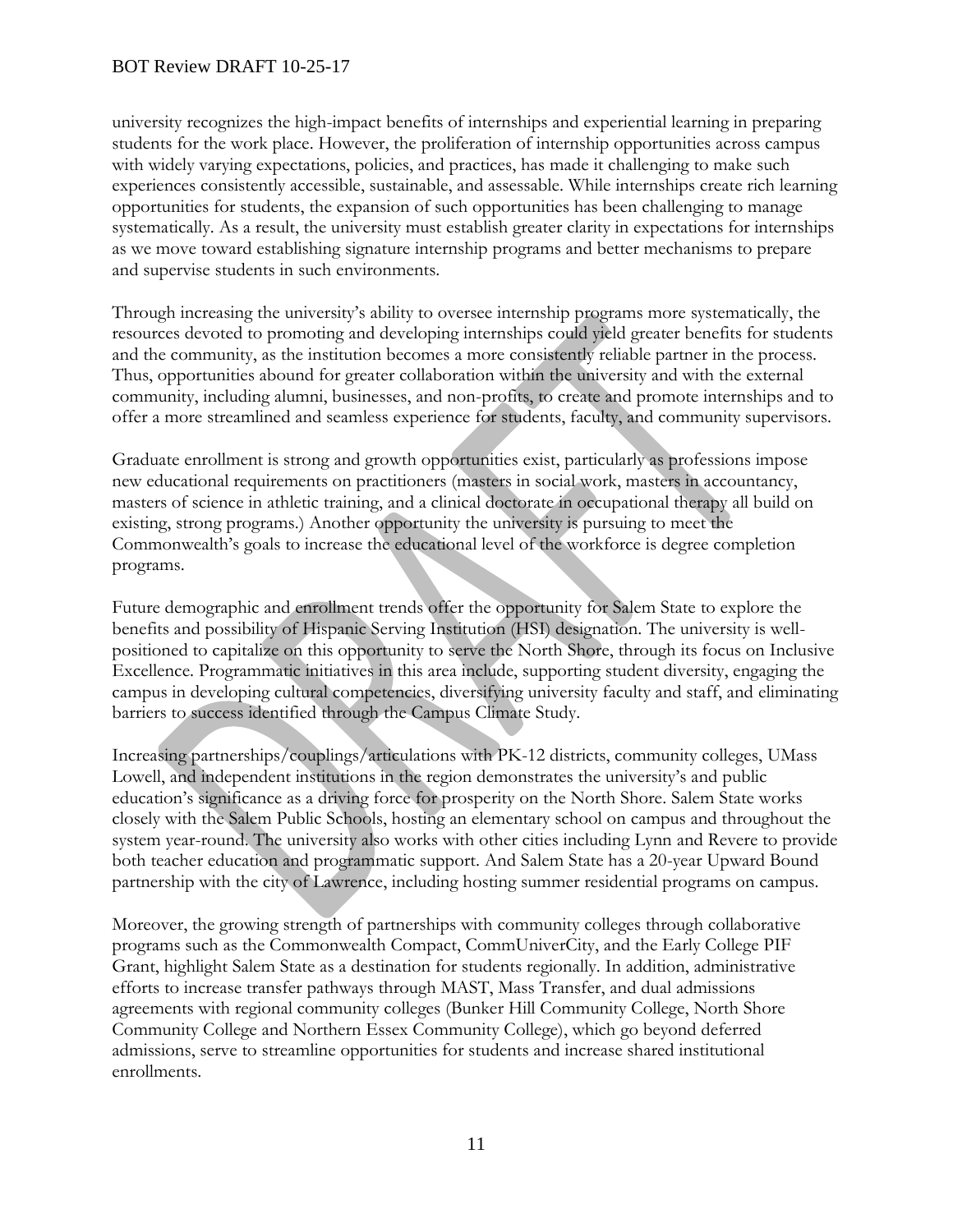Salem State University continues to strengthen its alignment and collaboration with the business, cultural, economic, and workforce strengths and needs of the North Shore region. Historically Salem State has partnered with businesses and non-profits to respond to workforce needs; to provide academic research for regional issues relative to economic development and sustainability; and historic and cultural resources. Recently, Salem State has become involved in local and regional issues such as Youth at Risk, civic responsibility, veterans' support, LGBTQ rights, and addiction recovery. Additional partnerships and leadership include Salem State's central role in the founding and development of the North Shore Alliance for Economic Development and the university's Enterprise Center which houses and supports start-up and small businesses.

The university maintains signature partnerships with a wide variety of employers. Among these signature partnerships, are relationships with accounting firms, in the life sciences; information technology, finance, accounting and management. A specific example of Salem State leveraging its academic expertise to the benefit of regional and statewide economic development is the Cat Cove Marine Laboratory in Salem, which serves not only the North Shore, but many coastal communities throughout Massachusetts. In partnership with the Commonwealth, the laboratory produces seed clams which are distributed to cities and towns with dormant clam flats. Faculty and students participate in applied research and contribute to the sustainability of the coastal ecosystem. Cat Cove has partnered with Legal Seafoods to establish a blue mussel long line aquaculture farm; the first offshore shellfish farm in federal waters on the Atlantic Coast and only the second in the U.S., as well as a sustainable aquaculture project in Liberia.

The university must expand the university's alternative modes of program delivery, including an increased focus on the credentialing needs of students. On-line offerings and alternative scheduling meet the needs of students who are returning to college later in life (post-traditional high school years), as well as students starting college while still in high school (early college efforts.) Salem State, similar to many sister institutions, serves not only first-time, full-time freshman students, but welcomes a significant number of transfer students from private colleges, public universities and community colleges.

Regionally, Salem State is a member of the Northeast Consortium of Colleges and Universities (NECCUM) through which students at member institutions (public and private) have the opportunity to take courses at and use the libraries of any of the NECCUM member institutions. The consortium is a venue for consultation with our region regarding programming opportunities. In addition, SSU is a partner in the Life Sciences Consortium of the North Shore, joining three other regional higher education institutions and North Shore Innoventures (a CleanTech & Biotech Start-up Incubator) to work collaboratively on advancing the tech community via workforce development, shared research space and instrumentation and research.

In order to meet this goal, the university must continue to identify, cultivate and activate resources external to the campus community. First and foremost are our alumni, who live and/or work within our region. The recent capital campaign, the efforts of the Alumni Association, academic departmental engagement with their alumni, and the connections made with various student support offices such as the office of career services and athletics has increased stewardship opportunities. Collaboration towards shared external relational objectives will be one of the keys to overall success. Our alumni are also important to meeting our inclusion goals especially in recruiting faculty and staff and connecting with our students.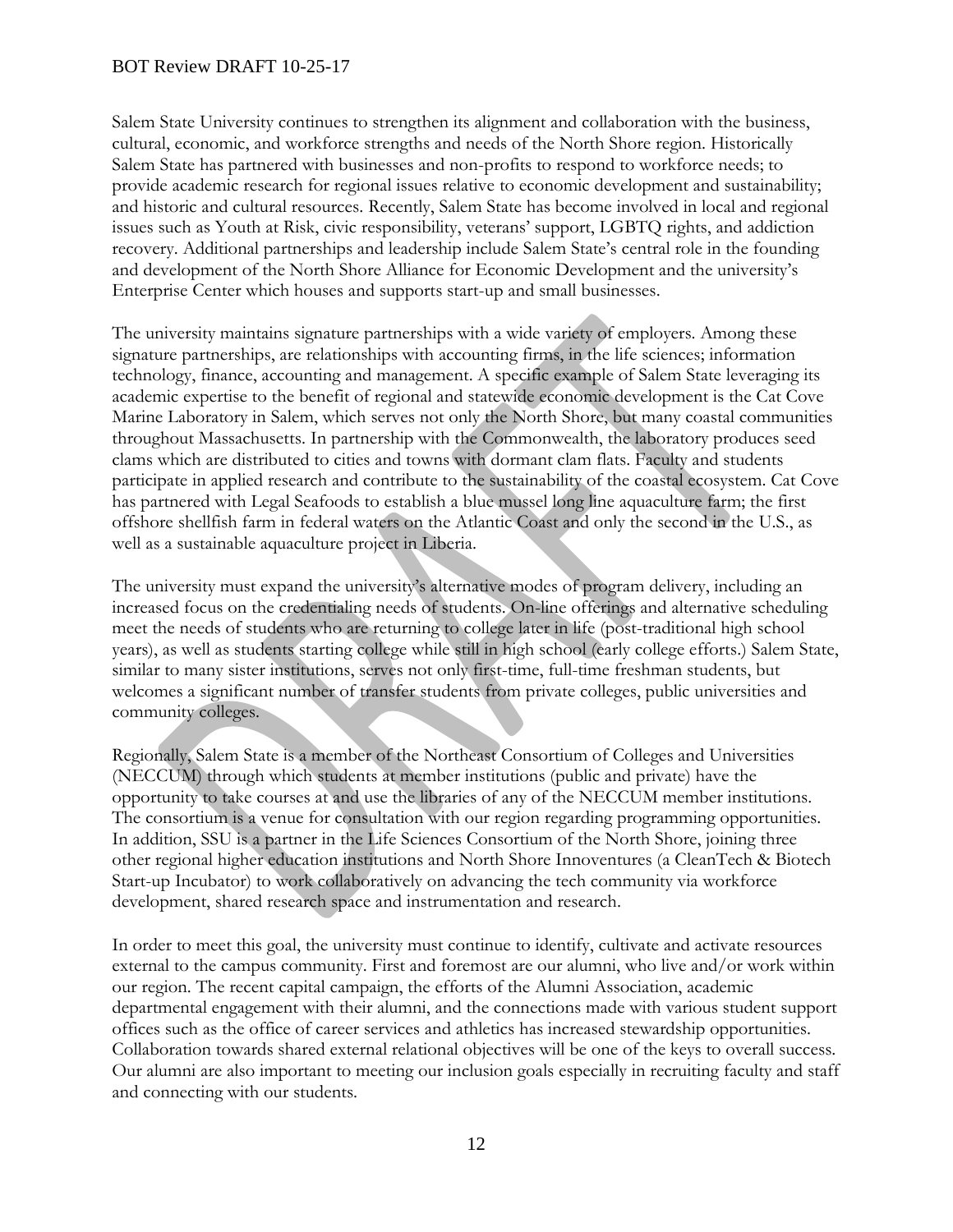#### **THREATS ANALYSIS**

The Commonwealth has a number of important priorities vying for its limited resources. Available capital funding has proven inadequate to keep up with deferred maintenance or provide spaces of sufficient quality (suitability) and quantity to meet 21<sup>st</sup> century instructional needs. For Salem State, this is most urgently reflected in our lab sciences spaces, a critical challenge given the regional workforce needs in the sciences and health-related fields. Securing funding for the Science Teaching Laboratory Addition is a high priority. The university's academic infrastructure is immediately unappealing to prospective students and their families, as well as limiting faculty research, enrollment and business partnership opportunities. Similarly, limited funding to support information technology impacts Salem State's ability to compete in offering programs in formats that might be more convenient and appealing to students, including (but not limited to) online courses, such as UMass Online. Constrained budgets have also limited SSU's ability to support faculty's use of technology in both teaching and research due to the lack of digital course designers and appropriately trained software technicians. It is also a challenge to attract and retain faculty as regionally there are better resourced institutions.

The demographic decline in the Commonwealth's high school population will continue a downward trend in the foreseeable future. This has made the recruitment landscape increasingly challenging, though at present Salem State has been able to maintain a reasonably competitive position in an industry generally showing negative growth in New England. T The strategies described above and below are key to serving future students successfully meeting the workforce needs of the Commonwealth and addressing the goals of the BHE's Big Three priorities. Salem State is an institution with demonstrated success in serving these regional students. However, for our students to succeed there is little room for waste or error in addressing their preparedness needs and economic vulnerability. Consequently, maximizing efficiencies and bringing data to bear on decisionmaking to effectively manage financial resources are top priorities for Salem State, which have yielded double-digit increases in graduation rates in recent years.

# **STRATEGIC POSITIONING**

#### **DHE "BIG THREE" – Boosting College Completion; Closing Achievement Gaps; and Attracting and Graduating More Students from Underserved Populations**

The proposed goals of Salem State's strategic plan include an emphasis on student success and academic excellence. In AY2007 Salem State had a first-time, full-time graduation rate of 37 percent; at the completion of AY2016 the rate rose to 52 percent. This achievement reflects the university's commitment to all students achieving their goal of earning a baccalaureate education. During this same period of time, achievement gaps closed with our African-American students achieving a 53 percent graduation rate and Latino students, a 42 percent graduation rate. While a this decline in the graduation rate of our Hispanic students (AY2009 rate of 50 percent) is concerning, the 2011 fiveyear rate has increased four percentage points over 2010 and the 2012 four-year graduation rate has increased 12 percentage points over 2010. Therefore, the university is confident the strategies in place to promote success are having a positive impact. The percentage of students of color in our student body has grown from 20 percent in AY2008 to 30 percent in AY2016; moreover, our entering class in fall of 2016 was 34 percent students of color, suggesting that the level of diversity will continue to rise. We are committed to continuing these trajectories of student access and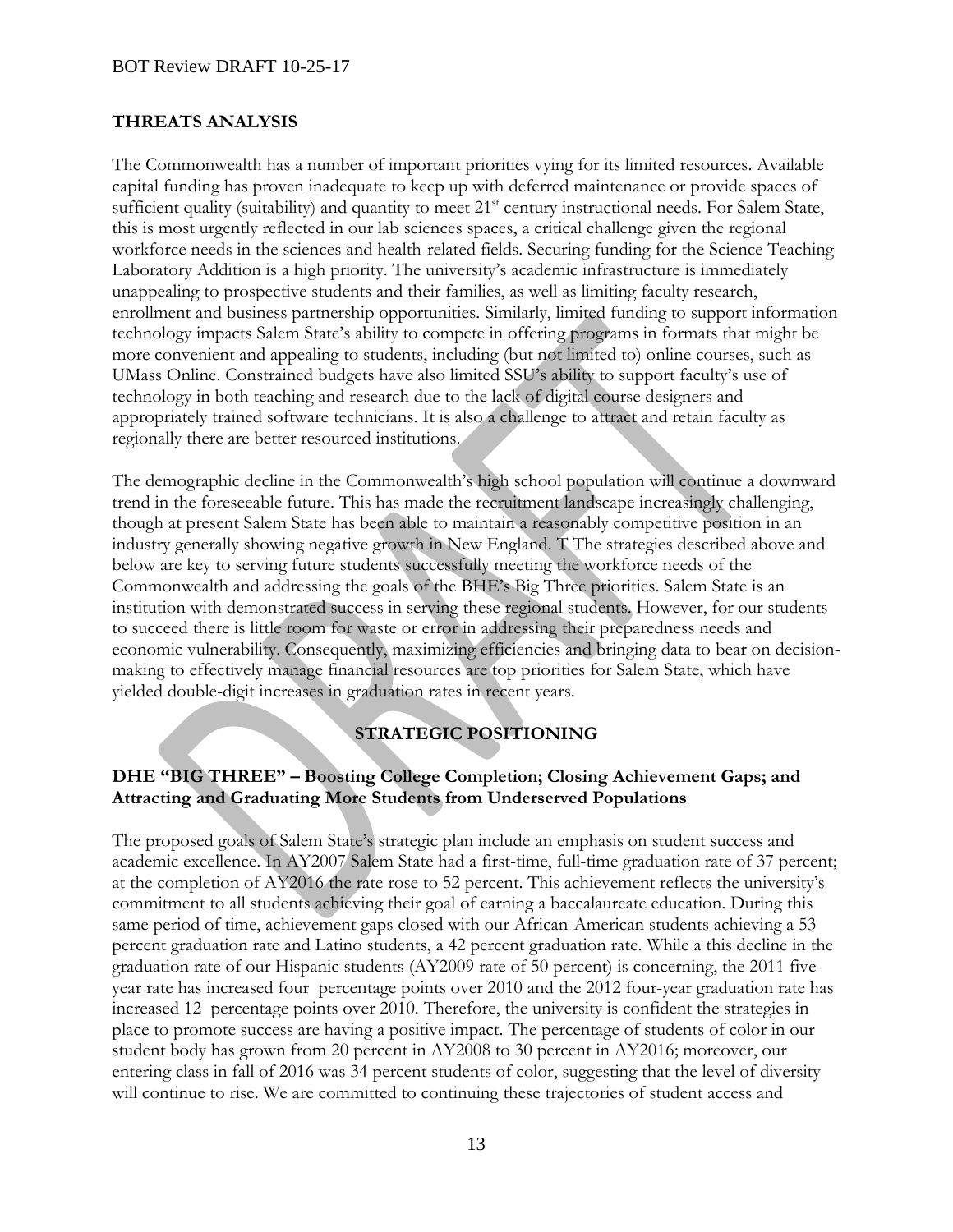success across all of our student populations including dual-enrollment, early college, transfer, and graduate students.

#### **MAKING EXCELLENCE INCLUSIVE**

Inclusive Excellence is Salem State's guiding principle for access, student success, and high-quality learning. This framework, adopted from the Association of American Colleges & Universities, helps Salem State integrate diversity, equity, and educational quality efforts into our mission and institutional operations. Making excellence inclusive is thus an active process for Salem State which responds to its historic mission of welcoming under-served diverse populations such as veterans, first-generation, ethnically and culturally diverse, LGBTQ, or individuals with disabilities. We will achieve excellence in learning, teaching, student development, institutional functioning, and engagement in local and global communities. Inclusiveness and excellence are inter-dependent**,** as opposed to the traditional perspective that separates the two concepts. To practice inclusiveness is excellence; both are core values of the university.

# **SCIENCE & HEALTHCARE ON A LIBERAL ARTS FOUNDATION**

Salem State has enjoyed a strong reputation for training students in science and healthcare disciplines, and has seen a decade of growth in these academic areas, despite limited facilities and a competitive marketplace. Nursing and biology are majors that are capped due to lack of adequate laboratory space. Nursing students are unable to take full advantage of simulation-based instruction because current facilities are limited in number and access to state-of-the-art simulation technology. Clinical placements in many of the majors that requires them (nursing, occupational therapy) are increasingly difficult to secure, with looming threats by some healthcare partners to begin charging the university for each student placed. In partial response to these limitations, Salem State has added a Healthcare Studies program specifically designed for students interested in the healthcare and human service industry but who prefer to work in a non-licensed, non-clinical setting, further demonstrating the university's commitment to aligning its programs with one of Essex County's regional strengths and workforce needs. Looking forward, the university is positioned to increase its capacity to meet the critical clinical practice educational and employment needs at the undergraduate, masters, doctoral and certificate levels. Critical to meeting these regional needs is the construction of the Science Teaching Laboratory Addition to Meier Hall.

# **PLACE**

The North Shore region of Massachusetts is a special place where the cultural, natural, and historical are intertwined with an entrepreneurial small business tradition. From the winding ocean fronts and rivers to the bustling seaports and mill towns, Essex County is distinctive. Salem State University's areas of academic excellence and civic connection promote the well-being and prosperity of the region and the Commonwealth. Founded as a Normal School to educate teachers in 1854, the university continues to lead in addressing the county's economic, educational, cultural, environmental, and workforce needs. Fostering the health and well-being of the region through education, healthcare, economic development, and social justice responds to the county's aging demographics and increasingly diverse population. Science and healthcare innovation, entrepreneurship, and workforce leadership advances economic growth. The university's academic expertise and research in the areas of coastal environment, cultural heritage, tourism, and arts and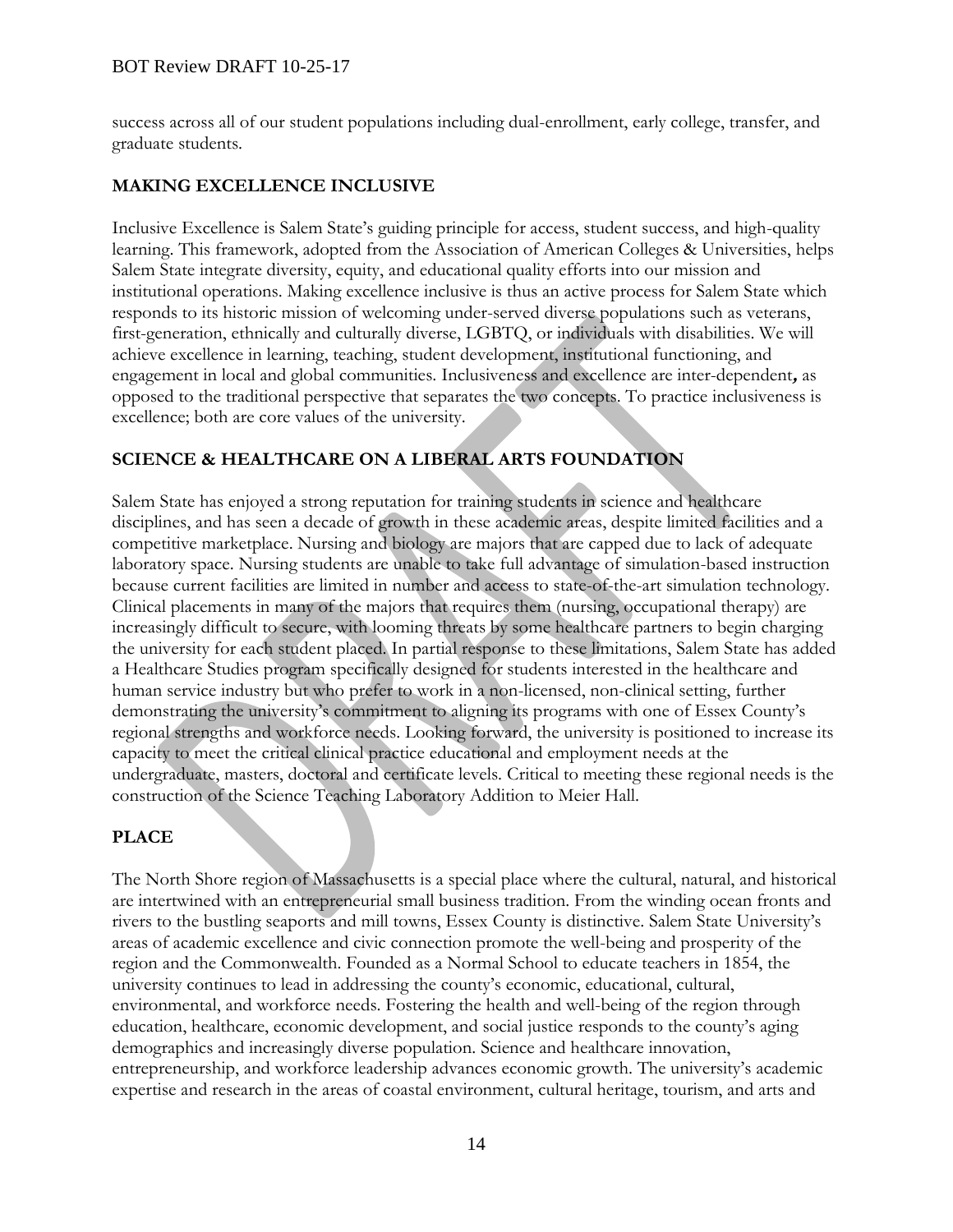leisure safeguard local and regional resources. The Enterprise Center and the Small Business Development Center (SBDC) provide the community with timely and relevant support for small and large businesses.

# **CIVIC RESPONSIBILITY**

Salem State has a historic commitment to civic engagement and civic learning, which has gained significant momentum with the investment of professional leadership in the Center for Civic Engagement in 2015. The university strives to be an exemplar for civic engagement and civic learning leadership statewide, regionally, and nationally. Already having achieved the national President's Honor Roll for Civic Engagement, our center partners internally with faculty and staff and externally with regional partners to provide our students with the pedagogy and experiential learning opportunities to become engaged members of their communities, the nation, and the world.

# **VISION-SUPPORTING OVERARCHING GOALS AND KEY STRATEGIES**

The strategic positions and the university's goals as reflected visually in Figure A. Financial Vitality, and Collaboration, Inclusion & Stewardship are foundational to achieving Academic Excellence and Student Success. The university has used the January 2016 NEASC Fifth-Year Interim Report as a plan to our decennial NEASC report in 2021.



**GOAL: Financial Vitality - Strengthen Salem State's financial foundation, align resources with priorities, and foster innovation and continual improvement in all areas of the university.** 

**Financial Vitality Strategies**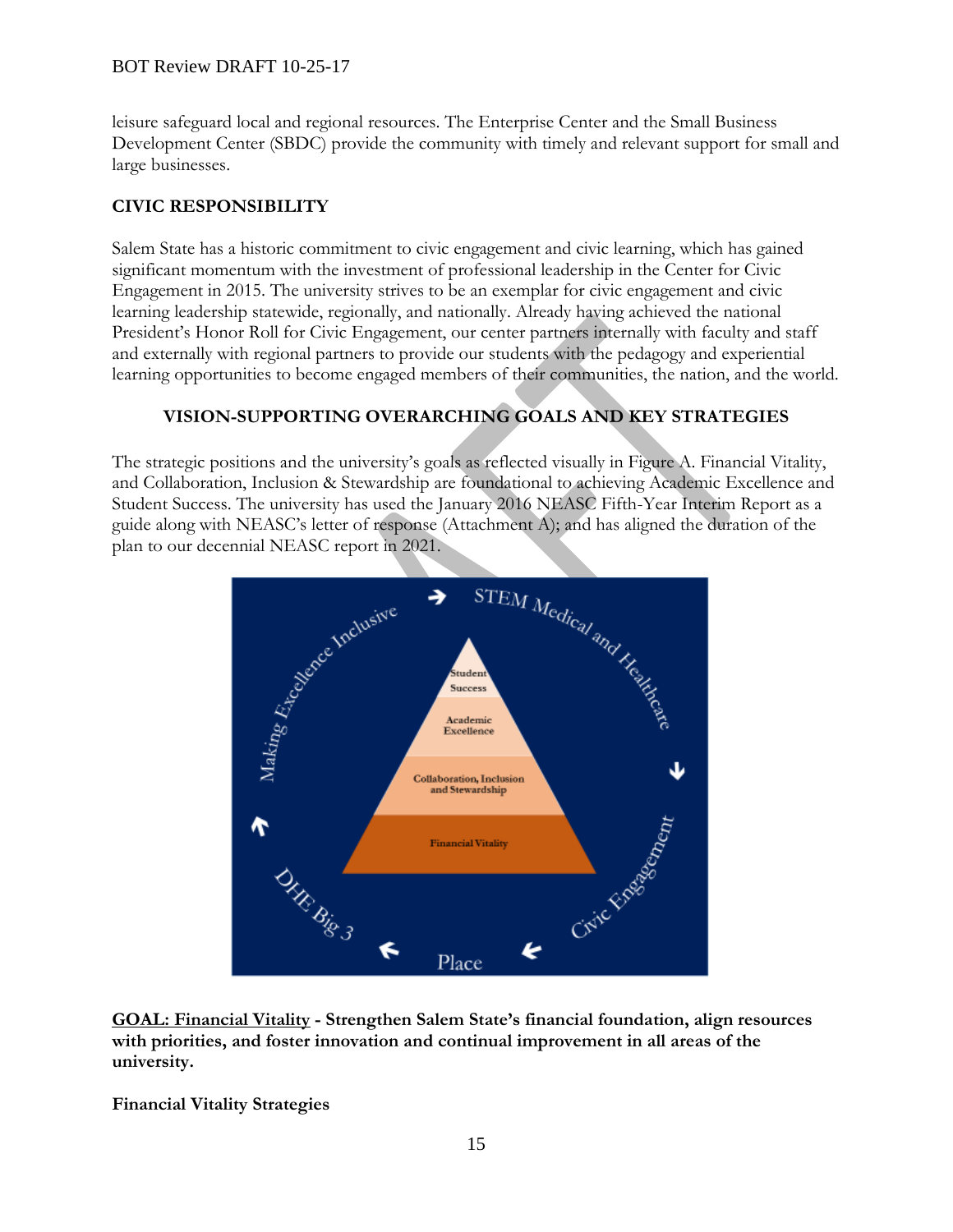- Develop a strategic enrollment plan that leverages program strengths, capitalizes on identified growth markets, and increases net tuition revenues.
- Increase and diversify sources of non-tuition revenue to support ongoing operations and enable investment in strategic priorities, including expanded financial aid for students.
- Continue building a campus-wide culture of philanthropy and deepen engagement with Salem State alumni and the wider community.
- Identify and implement additional opportunities to contain, reduce, or avoid future growth in costs.

#### **GOAL: Collaboration, Inclusion, and Stewardship - Foster a university-wide culture of inclusion, accountability, collaboration, and stewardship.**

# **Collaboration, Inclusion, and Stewardship Strategies**

- Establish Salem State as an institution embodying Inclusive Excellence that provides a culture of inclusion and belonging that fortifies SSU's reputation as a welcoming and diverse university committed to inclusion and equity.
- Intensify the culture of assessment and promote data-driven decision making in all aspects of the university's operations.
- Provide up-to-date and environmentally friendly facilities and infrastructure, including information technology that meets evolving needs, advances teaching and learning, and attracts high-quality faculty, staff, and students to Salem State.
- Celebrate and showcase the accomplishments of faculty, staff, students, alumni, and the university itself; equip and engage members of the SSU community to be effective advocates and ambassadors in the wider community; and generate a stronger sense of pride and connection to place for all members of the campus community.
- Integrate the recommendations and priorities of the Master Vision, North Campus Precinct Study, deferred maintenance, space utilization, information technology, and risk assessment plans to identify priorities.
- Advance a leadership culture on campus that promotes shared responsibility and accountability for upholding Salem State's core values and behavioral norms.

# **GOAL: Academic Excellence - Develop and support high-quality academic programs and innovative educational experiences that equip Salem State graduates to thrive in an evolving workforce and to navigate confidently in an increasingly complex and global society.**

# **Academic Excellence Strategies:**

- Building on Salem State's strength as a thought leader in the traditional arts and sciences (including the humanities, science and healthcare disciplines, the visual performing arts), health and human services (e.g., education, social work, nursing, occupational therapy, criminal justice), and business education, expand program enrollments that align with workforce needs through new program development, alternative mode of offerings including on-line, alternative scheduling options, and credentialing.
- Strategically align graduate programs with Salem State's programmatic strengths, regional trends, and evolving entry-level degree requirements in the health and human services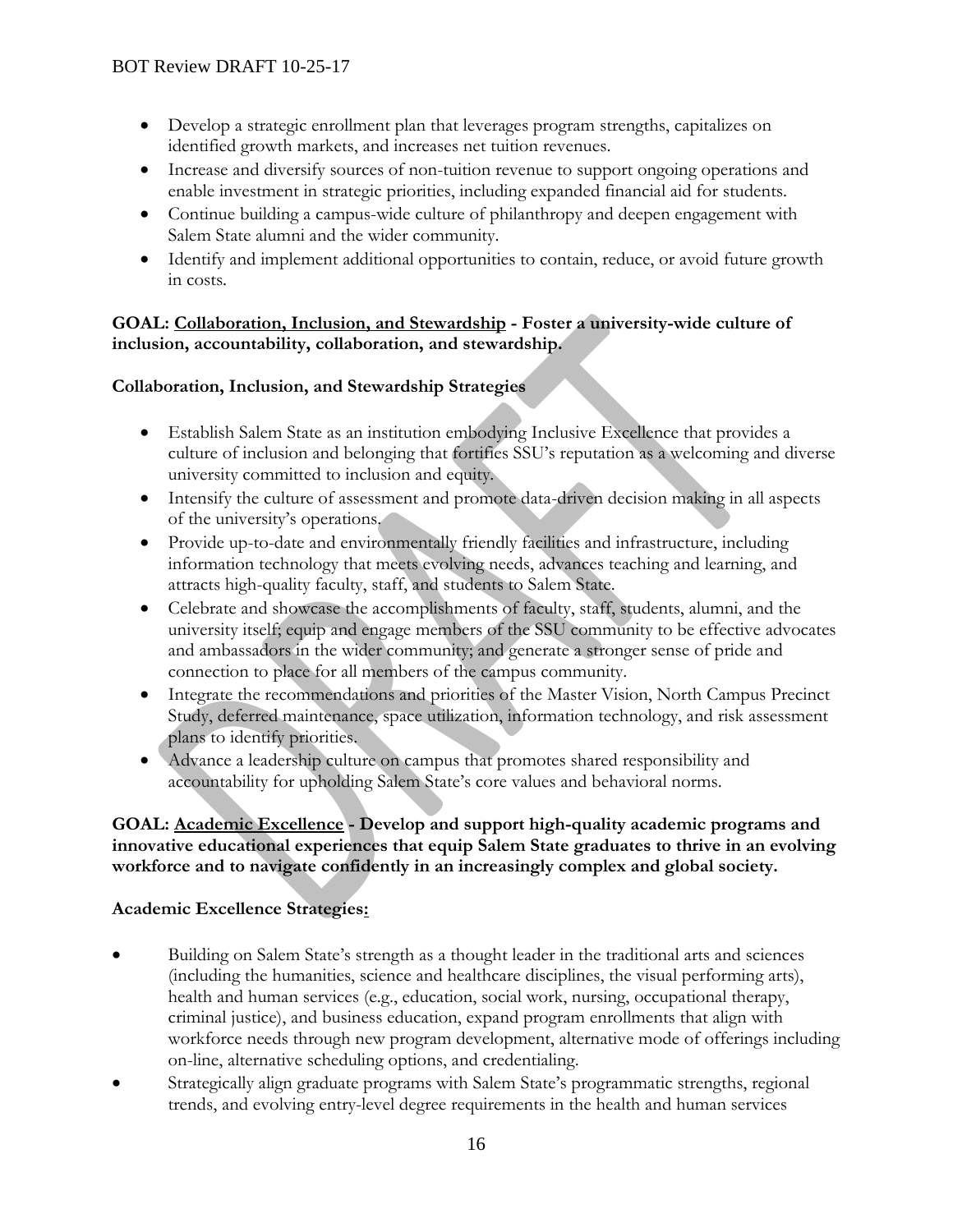sectors to expand the enrollments to meet the regional workforce needs. This will be achieved, in part, by raising the visibility of these offerings.

- Leverage and seek to expand the contributions Salem State makes as a catalyst for economic growth and bring the university's intellectual capital to bear on local issues to expand opportunities for students to have internships and other experiential opportunities that lead to increased post-graduation work placements.
- Expand public awareness of Salem State's academic strengths and institutional distinctions, and draw particular attention to the achievements and contributions of the university's faculty, staff, students, and graduates. Champion SSU's distinctive programs, academic pillars of excellence, and unique location as compelling differentiators in a competitive higher education landscape.
- Expand opportunities for civic learning and civic engagement through the implementation of active learning pedagogies

#### **GOAL: Student Success - Create a challenging and supportive learning environment that fully engages students in their learning and promotes attainment of academic, personal, and career goals.**

# **Student Success Strategies**

- Increase student success (degree/certificate completion) and eliminate disparities through comprehensive student programming.
- Increase high school student participation in college through early college, dual enrollment, and pipeline programs (e.g., Upward Bound) targeted at communities with lower collegeattendance rates.
- Ensure student success by expanding high-impact programs (student research, study-abroad, internships, etc.) that prepare students for their future careers.
- Provide a student-centric culture of inclusion and belonging therefore fortifying SSU's reputation as a welcoming and diverse university committed to inclusion and equity that supports the evolving student population that will benefit from the educational opportunities at Salem State.
- Ensure students acquire necessary knowledge, skills, experiences, and sensitivity to be informed and engaged citizens who value diversity and champion social justice, civic responsibility, and inclusive excellence to promote a spirit of service and heightened sense of mutual responsibility among members of the campus community.
- Reinvent academic advising to provide comprehensive support for students including multiyear scheduling*,* curriculum/career maps, refined course offerings, and professional advisors to guide the first two years of study.
- Increase public awareness of the intrinsic value to students and the economy of coupling liberal arts majors with professional preparation programs.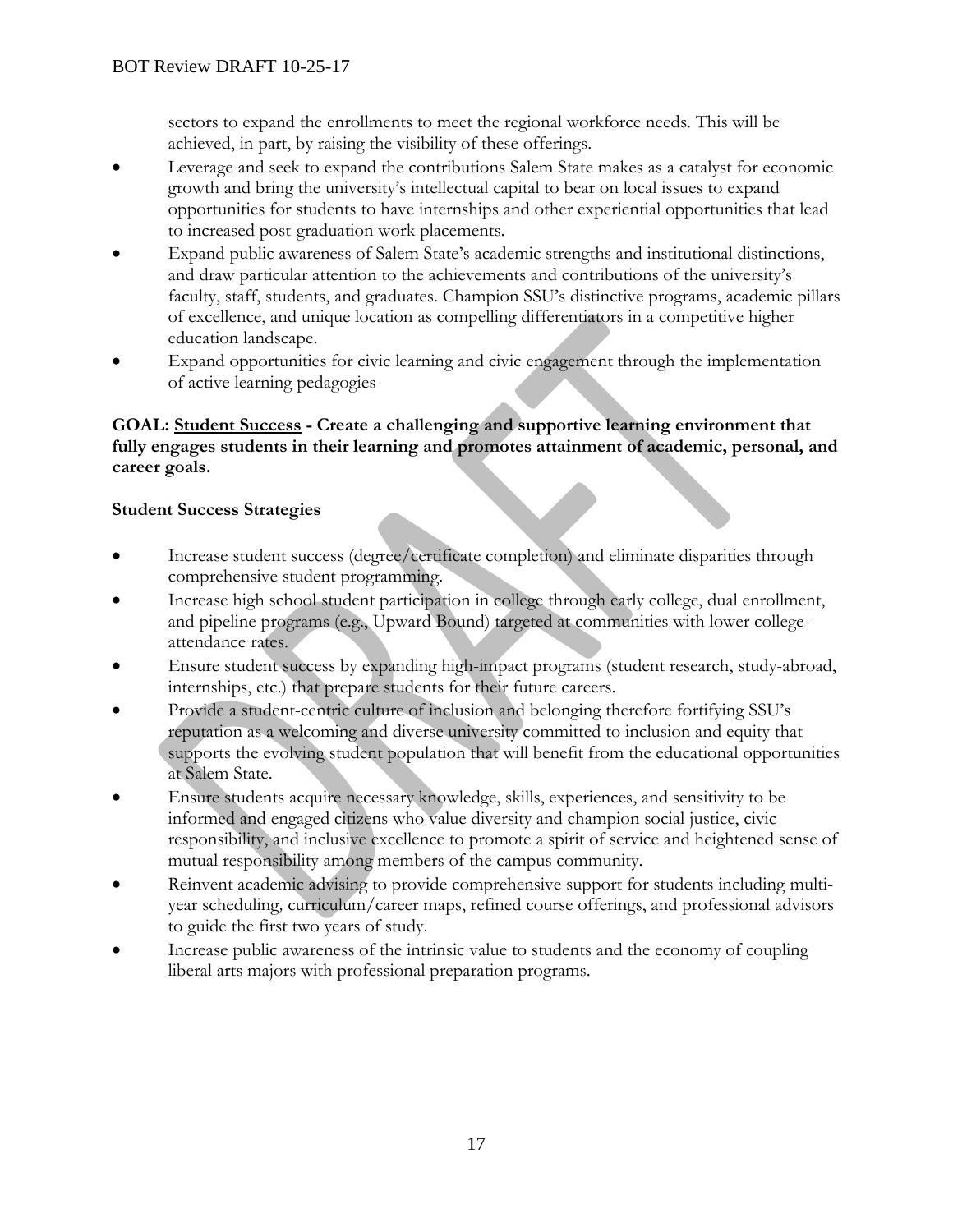#### **BUSINESS PLANS**

The Salem State University comprehensive strategic plan will be supported by nine integrated component plans: Academic Affairs, capital planning, community outreach, enrollment management/marketing, finance and business, Inclusive Excellence, information technology, institutional advancement and student life. Each of these components impact the priorities and resourcing of the comprehensive plan. As cross-divisional planning groups review data and projections, the feasibility and availability of resources to support multiple priorities will be evaluated, and opportunities for consolidation and collaboration identified. This will strengthen the final comprehensive plan by assuring that the strategies are integrated, focused, and supportable.

|             | <b>METRICS</b> |
|-------------|----------------|
| In Process. |                |
|             |                |
|             |                |
|             |                |
|             |                |
|             |                |
|             |                |
|             |                |
|             |                |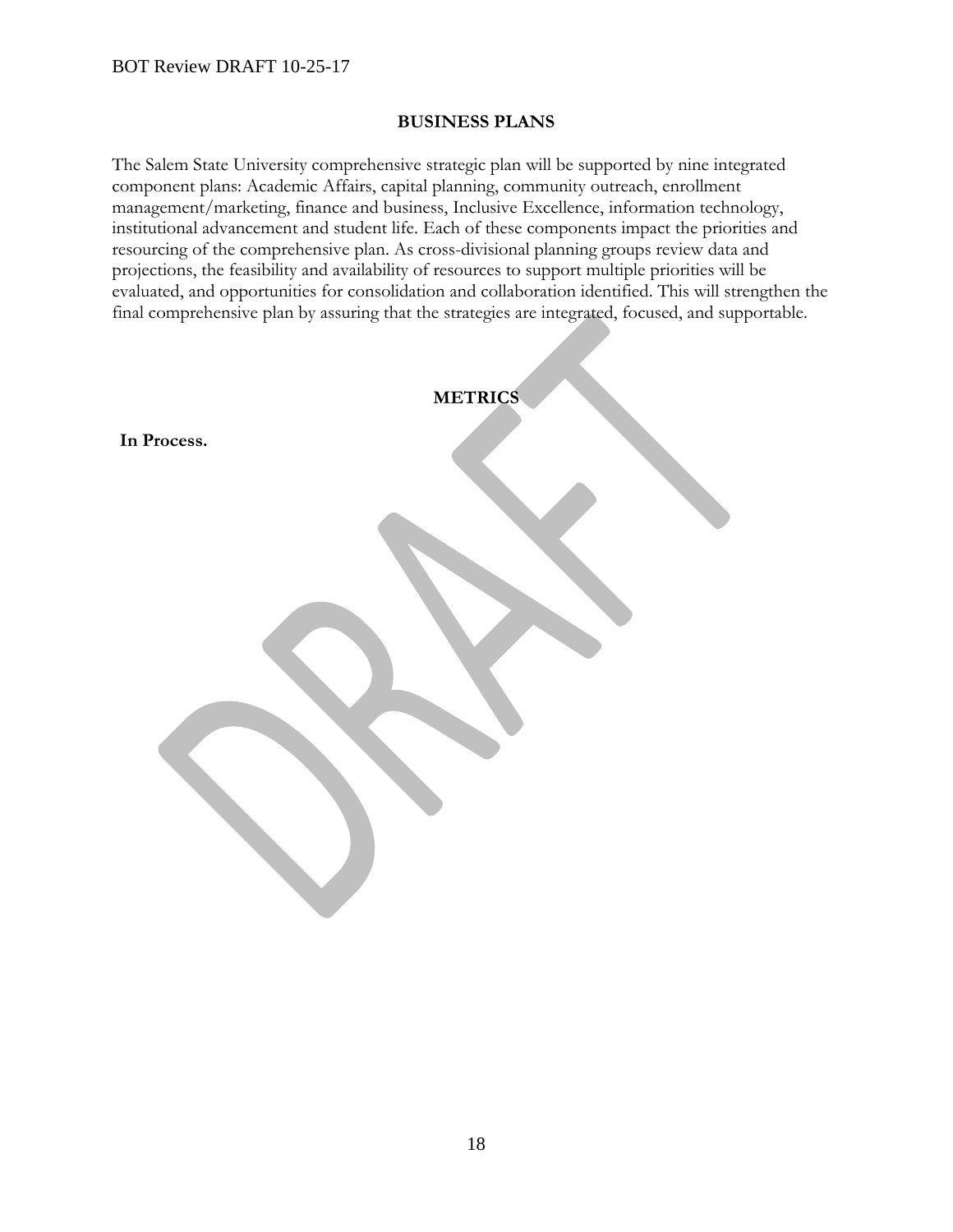GOAL: Financial Vitality and Sustainability - Strengthen Salem State's financial foundation, align resources with priorities, and foster innovation to drive new revenue streams. Identify and implement additional opportunities to contain, reduce, or avoid future growth in costs.

#### Strategies:

- $\bullet$ Develop and implement a strategic enrollment plan that leverages program strengths, capitalizes on identified growth markets, and increases net tuition revenues. Specifically the university will bring forward three strong bachelor level programs in Criminal Justice Administration, Healthcare Studies, and Exercise Science. The university will also pursue additional graduate degrees in Nursing Administration, Social Work and Occupational Therapy. In the context of the strategic enrollment plan, the university will expand alternative modes of course delivery
- Increase and diversify sources of non-tuition revenue to support ongoing operations and enable investment in strategic priorities, including expanded financial aid for students. Specifically, the university will increase rental revenue for the campus' residence halls and meeting spaces; evaluate further public-private opportunities such as leveraging the unique facilities to generate revenue streams via the university's Cat Cove Marine Center and the Enterprise Center and, increase applications and awards for external public and private grants.
- Increase the Salem State University Foundation's endowment by broadening our campus- $\bullet$ wide culture of philanthropy and deepening engagement with Salem State alumni and the wider community.
- Perform ongoing and systematic analyses of academic programs for viability/contribution to mission and reallocate support as appropriate.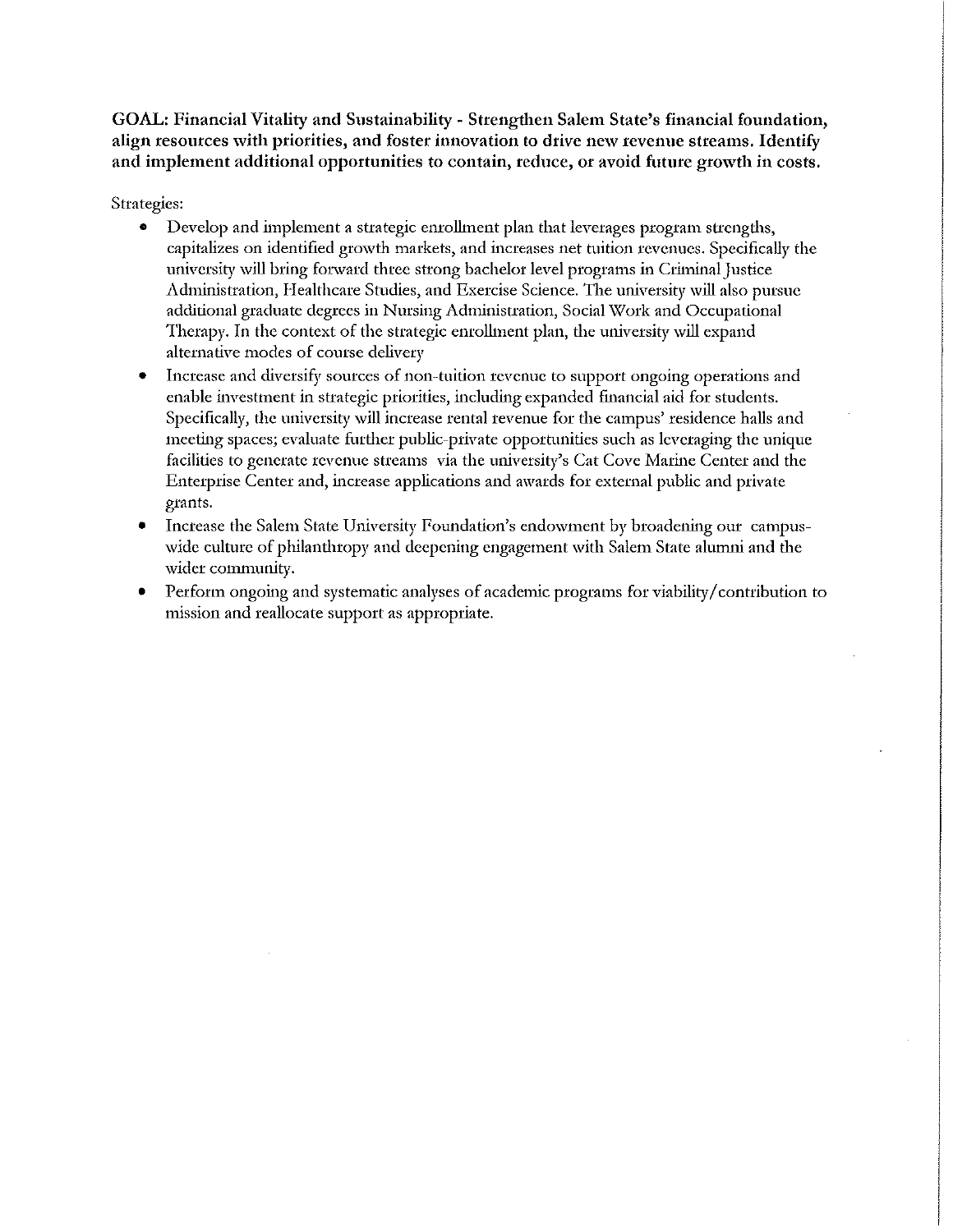|                 | Stretch Goal 2021 |                           |                          |               |               |                  |             |                  |                  |                  |           |                         |            |                    |                 |                                 |                      |                               |          |  |
|-----------------|-------------------|---------------------------|--------------------------|---------------|---------------|------------------|-------------|------------------|------------------|------------------|-----------|-------------------------|------------|--------------------|-----------------|---------------------------------|----------------------|-------------------------------|----------|--|
| Achievable Goal | 2021              | 62%                       |                          |               |               |                  |             |                  |                  |                  |           |                         |            |                    |                 |                                 |                      |                               |          |  |
|                 | AY16              |                           |                          |               |               |                  |             |                  |                  |                  |           |                         |            |                    |                 |                                 |                      |                               |          |  |
|                 | Key Metrics       | Six-year Graduation Rate* | Six-year Graduation Rate | Disparities*: | Black - White | Hispanic - White | Male-Female | Pell-Eligibility | Total Enrollment | Cash Flow Margin | Endowment | Cash from Foundation to | University | % Faculty of Color | %Staff of Color | Achieve Carnegie Classification | for Civic Engagement | da<br>Open Science Teaching L | Addition |  |